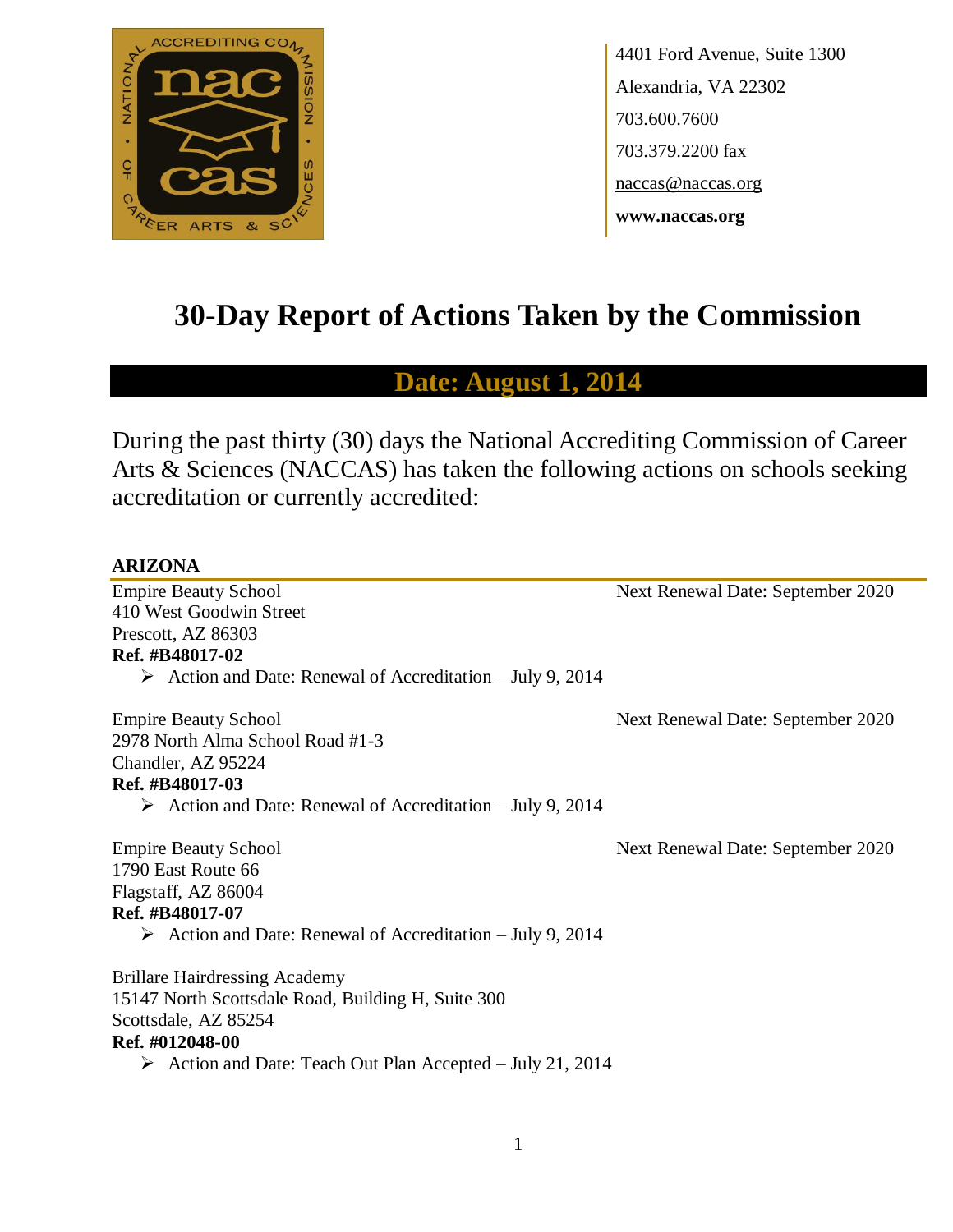Brillare Hairdressing Academy 15210 South  $50<sup>th</sup>$  Street, #150 Phoenix, AZ 85044 **Ref. #B12048-01**  $\triangleright$  Action and Date: Teach Out Plan Accepted – July 21, 2014

#### **ARKANSAS**

ABC Beauty College, Inc. 203 South 26<sup>th</sup> Street, Suites B, C & D Arkadelphia, AR 71923 **Ref. #013032-00** Action and Date: Institution Continued on Monitoring (Graduation) – July 9, 2014

ABC Barber College, Inc. 103 Brenda Street

Hot Springs, AR 71913

#### **Ref. #B13032-01**

Action and Date: Institution Continued on Monitoring (Graduation) – July 9, 2014

Career Academy of Hair Design – Fayetteville @ Farmington Next Renewal Date: May 2016 4310 West Martin Luther King Boulevard Previous Ref. #P13017-03 Fayetteville, AR 72701 **Ref. #B13017-03**

Action and Date: Full Accreditation for Additional Location Granted – July 9, 2014

### **CALIFORNIA**

Paul Mitchell The School San Jose Previous Rev. #A14353-01 130 Almaden Boulevard San Jose, CA 95113 **Ref. #P14353-01** Action and Date: Initial Accreditation for Additional Location Granted – July 9, 2014

## Advance Beauty Techs Academy 641 North State Street, Suite 1 San Jacinto, CA 92583

### **Ref. #014385-00**

- Action and Date: Change of Location Approved with Stipulation July 9, 2014
- Previous Location: 641 North State Street, Suite 1, Jan Jacinto, CA 92583
- New Location: 2191 Sampson Avenue, Suite 105, Corona, CA 92879

Manchester Beauty College 3756 N. Blackstone Ave. Fresno, CA 93726 **Ref. #014061-00**  $\triangleright$  Action and Date: Institution Placed on Monitoring (Placement) – July 9, 2014

Tulare Beauty College 1400 West Inyo Avenue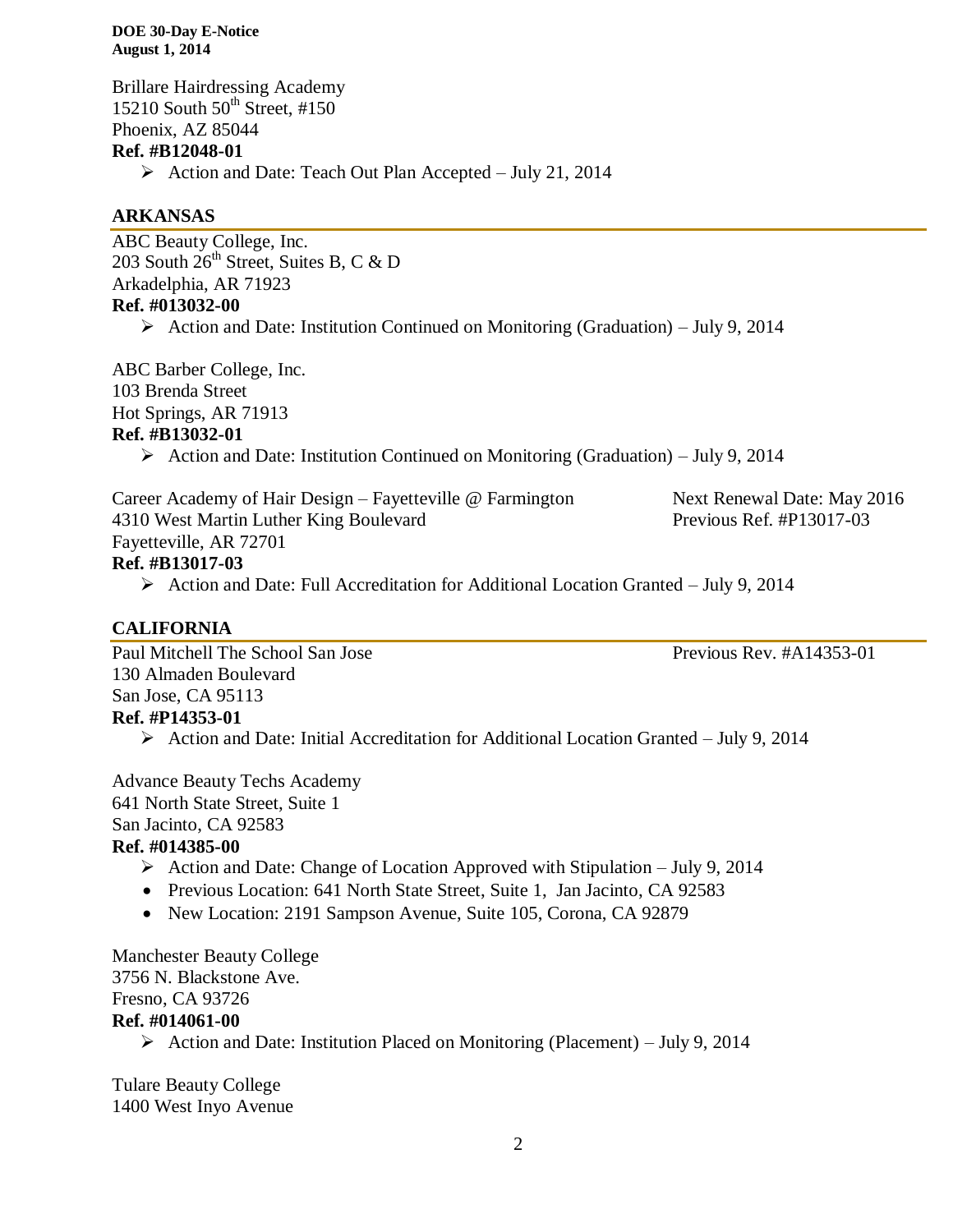Tulare, CA 93274 **Ref. #014070-00**

Action and Date: Institution Placed on Monitoring (Placement) – July 9, 2014

Madera Beauty College 325 North Gateway Dr.

Madera, CA 93637

### **Ref. #014206-00**

Action and Date: Institution Placed on Monitoring (Placement) – July 9, 2014

Colleen O'Hara's Beauty Academy 109 West  $4<sup>th</sup>$  Street Santa Ana, CA 92701 **Ref. #014231-00**

- $\triangleright$  Action and Date: Addition of New Program Approved with Stipulation July 9, 2014
- New Program: Advanced Esthetics 600 Clock Hours

Colleen O'Hara's Beauty Academy 109 West  $4<sup>th</sup>$  Street Santa Ana, CA 92701 **Ref. #014231-00**

- $\triangleright$  Action and Date: Addition of New Program Approved with Stipulation July 9, 2014
- New Program: Barbering 1500 Clock Hours

Colleen O'Hara's Beauty Academy 109 West  $4<sup>th</sup>$  Street Santa Ana, CA 92701 **Ref. #014231-00**

- $\triangleright$  Action and Date: Addition of New Program Approved with Stipulation July 9, 2014
- New Program: Makeup Artist 600 Clock Hours

COBA Academy 102 North Glassell Street Orange, CA 92866

### **Ref. #014325-00**

 $\triangleright$  Action and Date: Change of Control Visit Acknowledged and Accreditation Continued – July 9, 2014

Northern California Institute of Cosmetology

601 East  $14<sup>th</sup>$  Street

San Leandro, CA 94577

### **Ref. #014352-00**

 $\triangleright$  Action and Date: Institution Placed on Monitoring (Graduation, Placement and Licensure) – July 9, 2014

Cinta Aveda Institute 305 Kearny Street San Francisco, CA 94108 **Ref. #014370-00**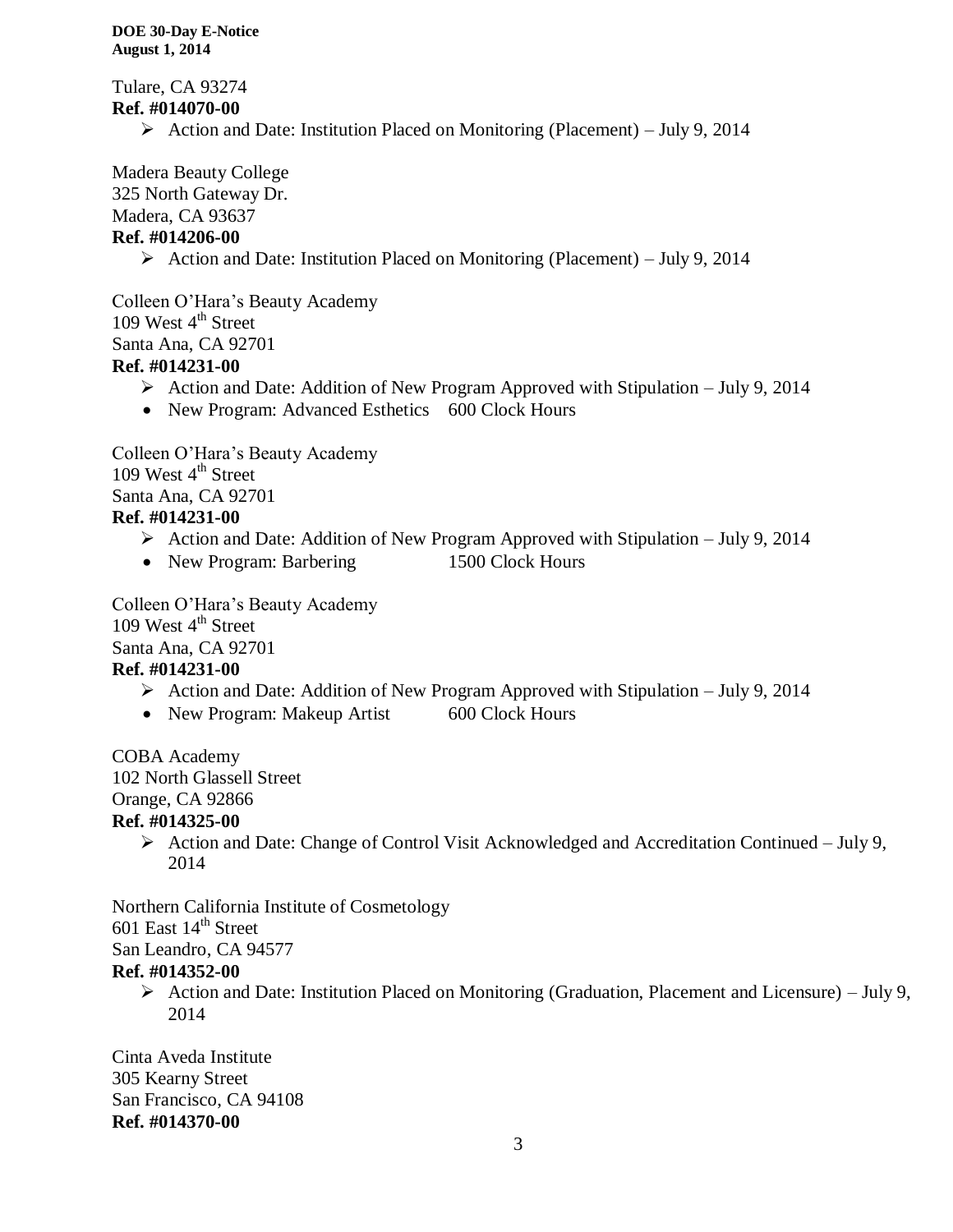Action and Date: Institution Placed on Monitoring (Licensure) – July 9, 2014

Salinas Beauty College, Inc. 916 South Main Street Salinas, CA 93901

### **Ref. #014374-00**

 $\triangleright$  Action and Date: Institution Placed on Monitoring (Graduation, Placement and Licensure) – July 9, 2014

Sutter Beauty College 651 North Palora Avenue Yuba City, CA 95991

#### **Ref. #014380-00**

 $\triangleright$  Action and Date: Institution Placed on Financial Reporting Requirement – July 9, 2014

Lawrence & Company College of Cosmetology 2048 Grant Street Selma, CA 93662

### **Ref. #014392-00**

- $\triangleright$  Action and Date: Non-Substantive to Substantive Change in Organizational Structure Approved July 9, 2014
- Previous Ownership: Diana Rodriguez 100%
- New Ownership: Lawrence & Company College of Cosmetology, Inc. 100% Diana Rodriguez 100%

Marinello School of Beauty 200 North San Fernando Blvd. Burbank, CA 91502 **Ref. #014079-00**

Action and Date: Certification of Annual Report Data (CARD) Initiative Accepted – July 9, 2014

Marinello School of Beauty 641 West Palmdale Boulevard Palmdale, CA 93551

#### **Ref. #B14079-01**

Action and Date: Certification of Annual Report Data (CARD) Initiative Accepted – July 9, 2014

California Hair Design Academy 8011 University Avenue, Suite A-2 La Mesa, CA 91941 **Ref. #014056-00**

 $\triangleright$  Action and Date: Certification of Annual Report Data (CARD) Initiative Accepted – July 9, 2014

California Hair Design Academy Inc. 970 Broadway, Suite 110 Chula Vista, CA 91941 **Ref. #B14056-01**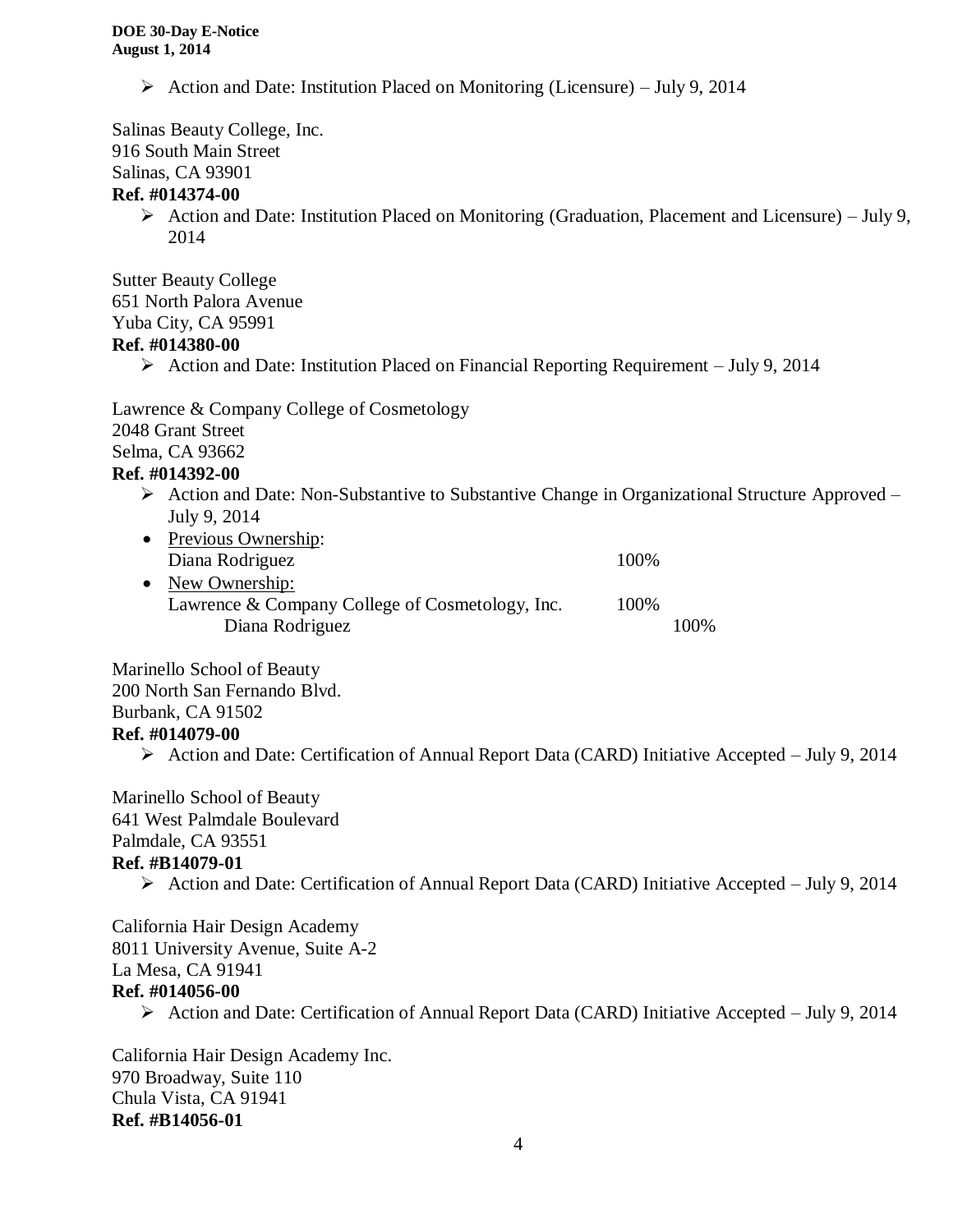Action and Date: Certification of Annual Report Data (CARD) Initiative Accepted – July 9, 2014

Bridges Beauty College 16515 Mojave Drive Victorville, CA 92395 **Ref. #014180-00**

### $\triangleright$  Action and Date: Non-Substantive Addition of New Program Acknowledged with Stipulation - July 16, 2014

• New Program: Barber Crossover for Cosmetology 400 Clock Hours

Bridges Beauty College 16515 Mojave Drive Victorville, CA 92395

### **Ref. #014180-00**

- Action and Date: Non-Substantive Addition of New Program Acknowledged with Stipulation July 16, 2014
- New Program: Cosmetology Crossover for Barber 400 Clock Hours

Lytle's Redwood Empire Beauty College, Inc.

186 Wikiup Drive

Santa Rosa, CA 95403

### **Ref. #014125-00**

- $\triangleright$  Action and Date: Non-Substantive Addition of New Program Approved (Met Stipulation) July 16, 2014
- New Program: Barber Crossover to Cosmetology 400 Clock Hours

Lytle's Redwood Empire Beauty College, Inc.

186 Wikiup Drive

Santa Rosa, CA 95403

### **Ref. #014125-00**

- $\triangleright$  Action and Date: Non-Substantive Addition of New Program Approved (Met Stipulation) July 16, 2014
- New Program: Cosmetology Crossover to Barber 400 Clock Hours

S.I.C.E Paul Mitchell Partner School 3100 McHenry Avenue Modesto, CA 95350 **Ref. #014359-00**

- $\triangleright$  Action and Date: Addition of New Program Approved (Met Stipulation) July 16, 2014
- New Program: Manicuring 600 Clock Hours

Northern California Institute of Cosmetology, Inc. 601 East 14<sup>th</sup> Street

San Leandro, CA 94577

### **Ref. #014352-00**

- $\triangleright$  Action and Date: Non-Substantive Change of Name Acknowledged July 16, 2014
- Previous Name of Institution: Northern California Institute of Cosmetology
- New Name of Institution: Northern California Institute of Cosmetology, Inc.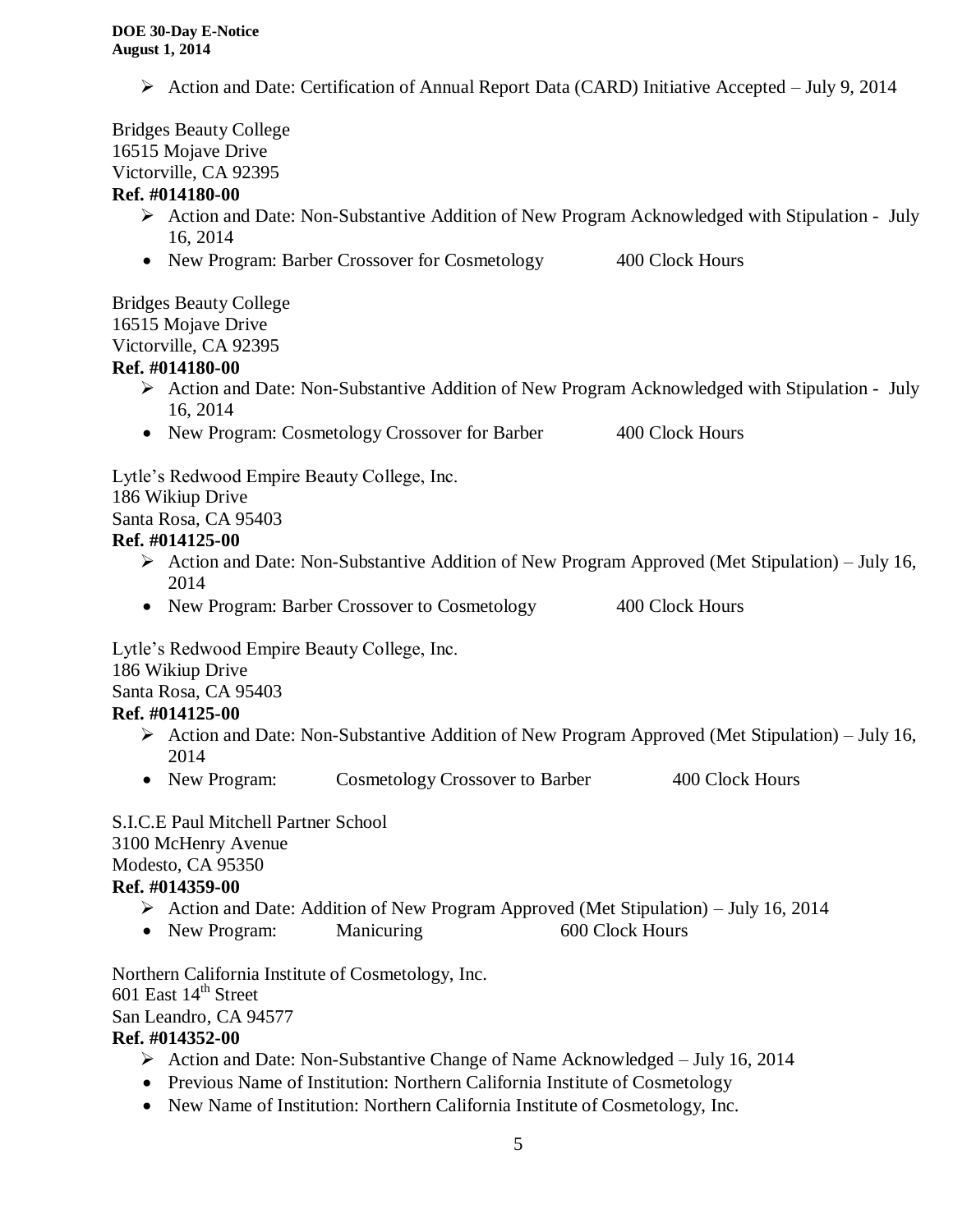Federico Beauty Institute 1515 Sports Drive Sacramento, CA 95834 **Ref. #014007-00**  $\triangleright$  Action and Date: Removal of Program Acknowledged – July 17, 2014 • Program Removed: Massage Therapy 24 Credits

American Beauty College 646 South Sunset Avenue West Covina, CA 91790 **Ref. #014142-00**

 $\triangleright$  Action and Date: Change of Control Approved with Stipulation – July 21, 2014

| • Previous Ownership:                |      |     |
|--------------------------------------|------|-----|
| Cert Institution of Cosmetology, LLC | 100% |     |
| Ms. Carole Stephenson                |      | 50% |
| Ms. Tanya Rhiner                     |      | 50% |

• New Ownership: Cert Institution of Cosmetology, LLC 100% Ms. Juana Roman 100%

Hinton Barber College 1800 Springs Road Vallejo, CA 94591

### **Ref. #014386-00**

- $\triangleright$  Action and Date: Non-Substantive Change of Name Acknowledged with Stipulation July 22, 2014
- Previous Name of Institution: Hinton Barber College
- New Name of Institution: Hinton Barber and Beauty College

Bridges Beauty College 9170 Foothill Boulevard Rancho Cucamonga, CA 91730 **Ref. #P14180-01**

- Action and Date: Non-Substantive Addition of New Program Acknowledged July 21, 2014
- New Program: Barber 1500 Clock Hours

CR'U Institute of Cosmetology and Barbering 11889 Valley View Street Garden Grove, CA 92845 **Ref. #014203-00**

Action and Date: Implement Decision of the Appeal Panel (Appeal Granted)– July 24, 2014

CR'U Institute of Cosmetology and Barbering 11889 Valley View Street Garden Grove, CA 92845 **Ref. #014203-00**

 $\triangleright$  Action and Date: Accreditation Continued on Probation – July 24, 2014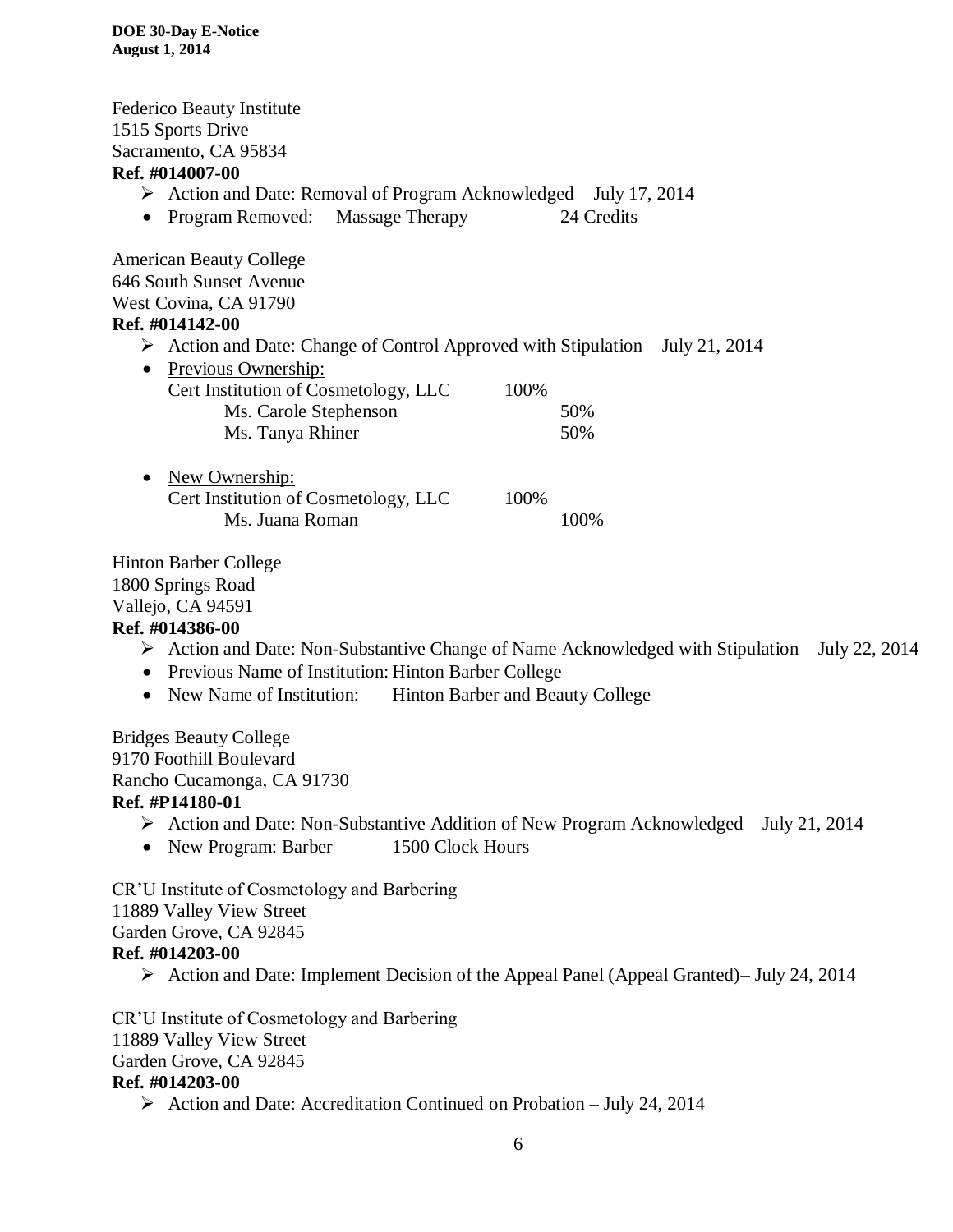CR'U Institute of Cosmetology and Barbering 11889 Valley View Street Garden Grove, CA 92845

#### **Ref. #014203-00**

 $\triangleright$  Action and Date: Institution Removed from Financial Monitoring – July 24, 2014

#### **COLORADO**

Paul Mitchell The School – Denver Next Renewal Date: September 2020 405 South Teller Street Lakewood, CO 80226 **Ref. #015052-00**

 $\triangleright$  Action and Date: Renewal of Accreditation – July 9, 2014

Montage Academy 700 Ken Pratt Boulevard, Suite 510 Longmont, CO 80501

## **Ref. #015050-00**

- $\triangleright$  Action and Date: Non-Substantive Change of Name Acknowledged July 17, 2014
- Previous Name of Institution: Montage Beauty Academy
- New Name of Institution: Montage Academy

### **CONNECTICUT**

Oxford Academy of Hair Design 153 North Street Seymour, CT 06483 **Ref. #016039-00**

Action and Date: Draft FY 2011 Three-Year Cohort Default Rates Accepted – July 9, 2014

### **FLORIDA**

Fashion Focus Hair Academy, Inc. Next Renewal Date: May 2019 2184 Gulf Gate Drive Sarasota, FL 34231 **Ref. #019040-00**

 $\triangleright$  Action and Date: Renewal of Accreditation – July 9, 2014

Jacksonville Beauty Institute, Inc. 5045 Soutel Drive, Suite 80 Jacksonville, FL 32208

- **Ref. #019102-00**
	- $\triangleright$  Action and Date: Institution Removed from Monitoring (Licensure) and Probation Continued July 9, 2014

The Beauty Institute 2215 North Military Trail #1 West Palm beach, FL 33409 **Ref. #019106-00**

Action and Date: Institution Placed on Monitoring (Placement) – July 9, 2014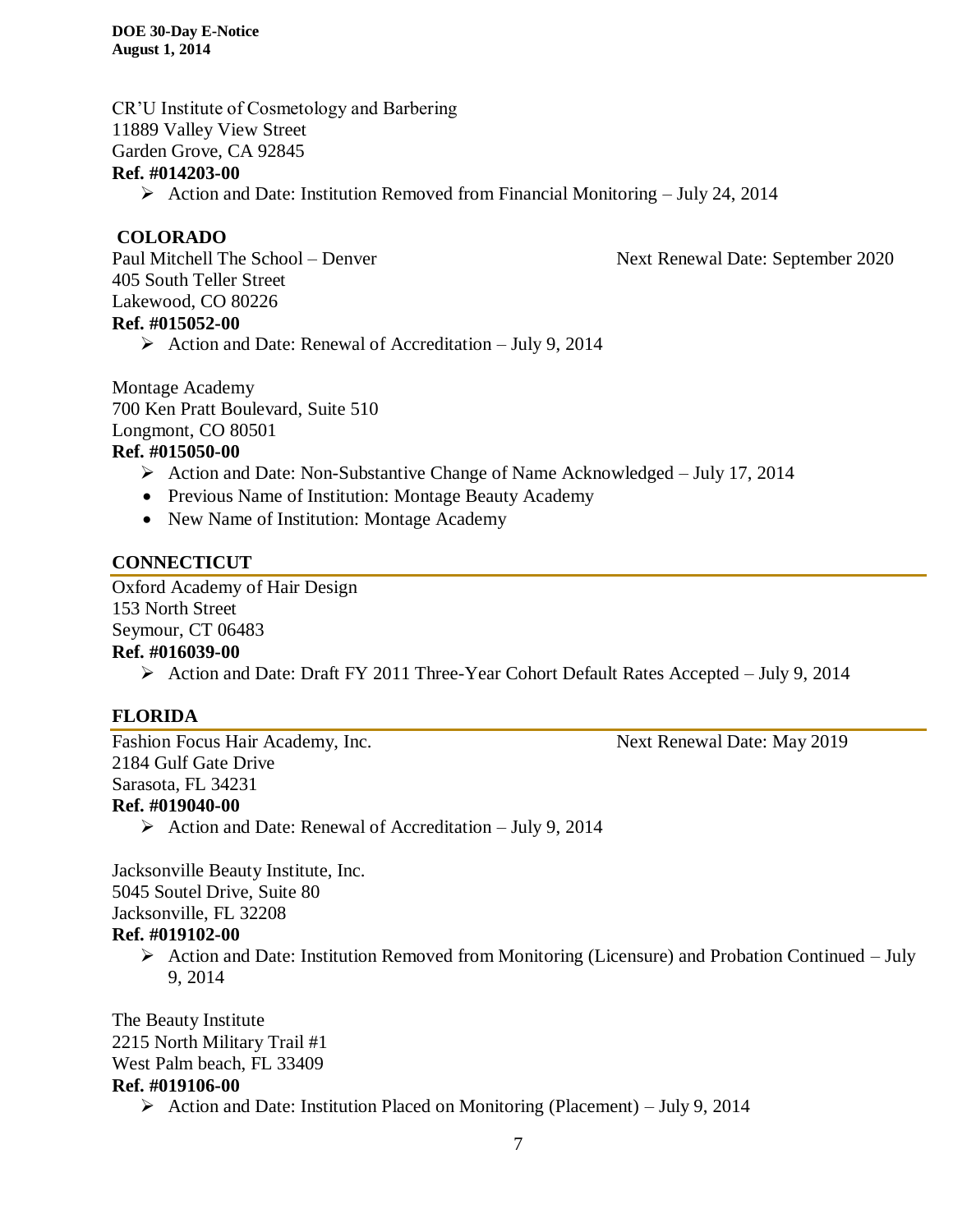| American Institute of Beauty, Inc.<br>3665 East Bay Drive, Suite #164<br>Largo, FL 33771<br>Ref. #019108-00                                                                                                                     | Next Renewal Date: May 2020                             |
|---------------------------------------------------------------------------------------------------------------------------------------------------------------------------------------------------------------------------------|---------------------------------------------------------|
| $\triangleright$ Action and Date: Renewal of Accreditation – July 9, 2014                                                                                                                                                       |                                                         |
| Cozmo Beauty School<br>10347 Bonita Beach Rd. (Unit #103)<br>Bonita Springs, FL 34135<br>Ref. #019118-00<br>$\triangleright$ Action and Date: Institution Placed on Monitoring (Placement) – July 9, 2014                       |                                                         |
| American Institute of Beauty, Inc.<br>2800 34 <sup>th</sup> Street North<br>St. Petersburg, FL 33713<br>Ref. #B19108-01<br>$\triangleright$ Action and Date: Renewal of Accreditation – July 9, 2014                            | Next Renewal Date: May 2020                             |
| <b>International Hair and Barber Academy</b><br>7025 Beracasa Way, Suite 206<br>Boca Raton, FL 33433<br>Ref. #019140-00<br>$\triangleright$ Action and Date: Initial Accreditation Granted – July 9, 2014                       | Next Renewal Date: May 2017<br>Previous Ref. #I13020-00 |
| Mercy's Beauty School<br>11484 Southwest 186 Street<br>Miami, FL 33157<br>Ref. #P19100-02<br>$\triangleright$ Action and Date: Provisional Accreditation for Additional Location Granted – July 24, 2014                        | Previous Ref. #A19100-02                                |
| American Academy of Cosmetology, Inc.<br>1330 Blanding Blvd. (Suite 125)<br>Orange Park, FL 32065<br>Ref. #019121-00<br>$\triangleright$ Action and Date: Draft FY 2011 Three-Year Cohort Default Rates Accepted – July 9, 2014 |                                                         |
| <b>GEORGIA</b>                                                                                                                                                                                                                  |                                                         |
| <b>Beauty College of America</b><br>1171 Main Street<br>Forrest Park, GA 30297<br>Ref. #020015-00<br>$\triangleright$ Action and Date: Institution Placed on Financial Reporting Requirement – July 9, 2014                     |                                                         |
| <b>Beauty College of America</b><br>1171 Main Street<br>Forrest Park, GA 30297                                                                                                                                                  | Next Renewal Date: May 2018                             |

## **Ref. #020015-00**

Action and Date: Renewal of Accreditation – July 9, 2014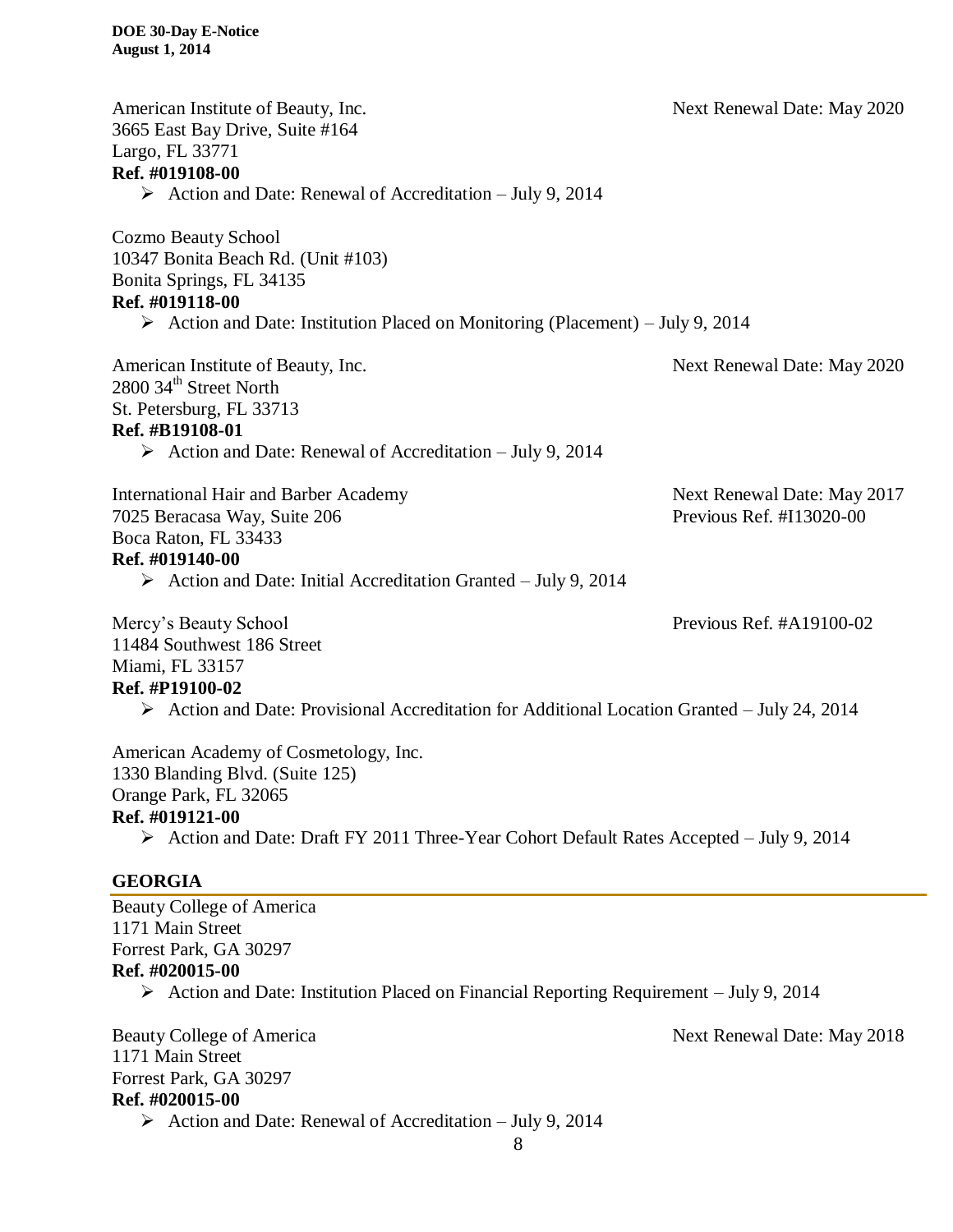Empire Beauty School Next Renewal Date: September 2020 3241 Washington Road Previous Ref. #P48017-13 Washington's Corner Shopping Center Augusta, GA 30907 **Ref. #B48017-13**

 $\triangleright$  Action and Date: Full Accreditation for Additional Location Granted – July 9, 2014

### **IDAHO**

Paul Mitchell the School Boise 1270 South Vinnell Way Boise, ID 83709 **Ref. #022023-00**

- Action and Date: Addition of New Program Approved July 9, 2014
- New Program: Barber Stylist 1800 Clock Hours

Paul Mitchell the School Boise 1270 South Vinnell Way Boise, ID 83709 **Ref. #022023-00**

- $\triangleright$  Action and Date: Addition of New Program Approved July 9, 2014
- New Program: Barber 900 Clock Hours

Paul Mitchell the School Boise 1270 South Vinnell Way Boise, ID 83709

### **Ref. #022023-00**

- $\triangleright$  Action and Date: Addition of New Program Approved July 9, 2014
- New Program: Nail Technology 600 Clock Hours

TONI & GUY Hairdressing Academy 5204 West Overland Road Boise, ID 83705 **Ref. #B22012-01**

- $\triangleright$  Action and Date: Change of Location Approved with Stipulation July 9, 2014
- Current Location: 5204 West Overland Road, Boise, ID 83705
- New Location: 7709 West Overland Road, Suite 100, Boise, ID 83705

Austin Kade Academy 2055 Garrett Way, Suite 1 Pocatello, ID 83201 **Ref. #P22034-01**

 $\triangleright$  Action and Date: Provisional Additional Location Accreditation Continued – July 9, 2014

Paul Mitchell the School Boise 1270 South Vinnell Way Boise, ID 83709 **Ref. #022023-00**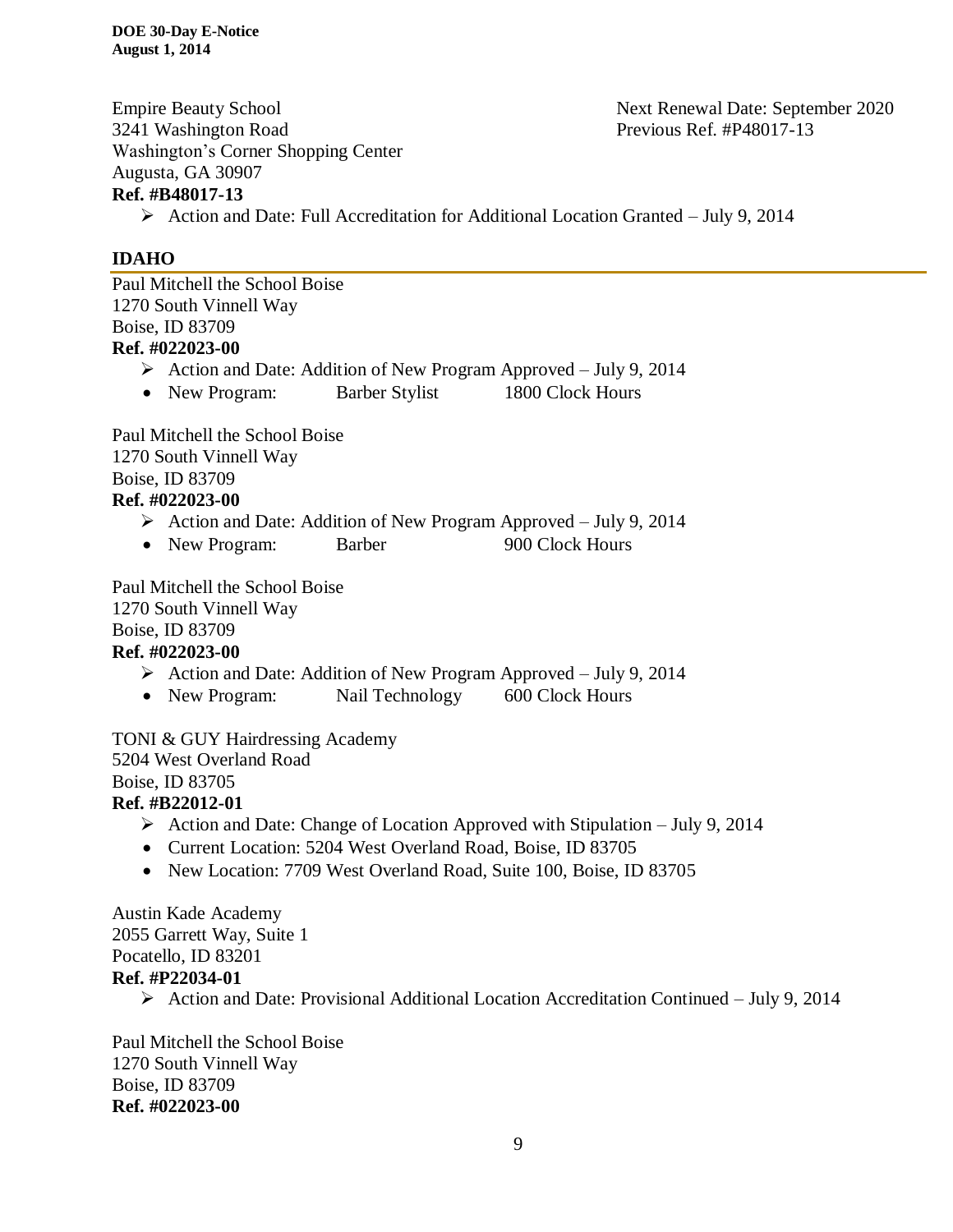- Action and Date: Addition of New Program Approved (Met Stipulation) July 16, 2014
- New Program: Student Instructor Training 1000 Clock Hours

Paul Mitchell the School Boise 1270 South Vinnell Way Boise, ID 83709

### **Ref. #022023-00**

- $\triangleright$  Action and Date: Addition of New Program Approved (Met Stipulation) July 16, 2014
- New Program: Student Instructor Training 500 Clock Hours

### **ILLINOIS**

Educators of Beauty College of Cosmetology Next Renewal Date: January 2019 122 Wright Street La Salle, IL 61301 **Ref. #023024-00**

 $\triangleright$  Action and Date: Renewal of Accreditation – July 9, 2014

Canella School of Hair Design 9012 South Commercial

Chicago, IL 60617

### **Ref. #023015-00**

 $\triangleright$  Action and Date: Institution Removed from Monitoring (Graduation) and Probation Continued – July 9, 2014

Canella School of Hair Design

12943 Western Avenue

Blue Island, IL 60406

### **Ref. #023055-00**

 Action and Date: Institution Removed from Monitoring (Graduation); Monitoring (Placement) and Probation Continued – July 9, 2014

Douglas J Aveda Institute Chicago 2828 North Clark Street Chicago, Il 60657

### **Ref. #023163-00**

- $\triangleright$  Action and Date: Non-Substantive Change to Substantive Change Expanded Campus Approved July 9, 2014
- Address of primary facility: 2828 North Clark Street, Chicago, IL 60657
- Address of expansion facility: 2828 North Clark Street (Top Floor), Chicago, IL 60657

The University of Aesthetics & Cosmetology 1037-1043 Curtiss Street Downers Grove, IL 60515

### **Ref. #023164-00**

- Action and Date: Addition of New Program Approved with Stipulation July 9, 2014
- New Program: Cosmetology Instructor 1000 Clock Hours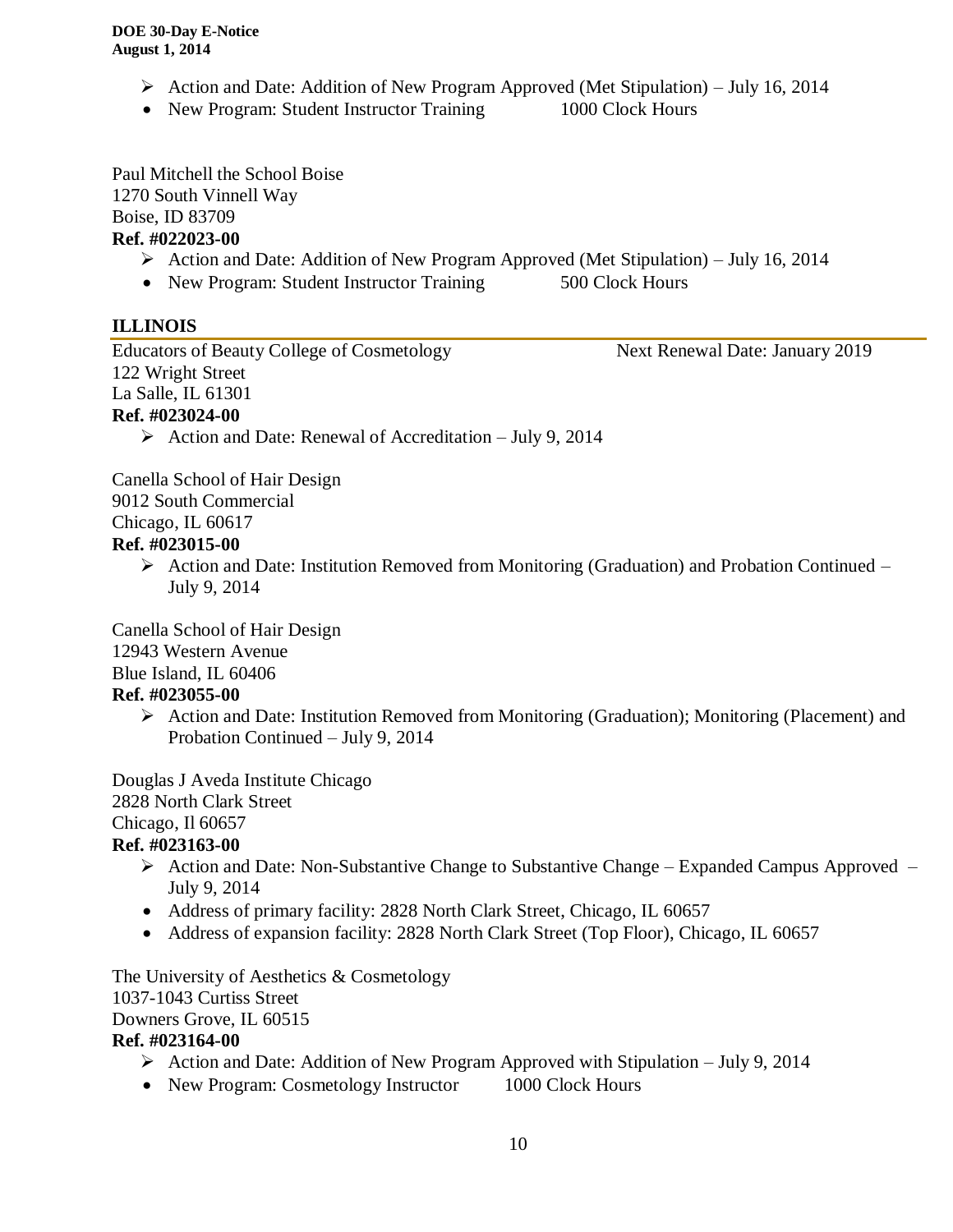Paul Mitchell The School Normal 1503 East College Avenue, Suite L Normal, IL 61761 **Ref. #023172-00**

- $\triangleright$  Action and Date: Addition of New Program Approved July 9, 2014
- New Program: Cosmetology Refresher 250 Clock Hours

Empire Beauty School Next Renewal Date: September 2020

2709 Maple Avenue, Unit 13 Green Trail Shopping Center Lisle, IL 60532 **Ref. #B48017-01**

Action and Date: Renewal of Accreditation – July 9, 2014

Tricoci University of Beauty Culture, L.L.C. 530 East North Avenue Glendale Heights, IL 60139 **Ref. #023166-00**

 $\triangleright$  Action and Date: Certification of Annual Report Data (CARD) Initiative Accepted – July 9, 2014

Tricoci University of Beauty Culture, LLC 6458 North Sheridan Road Chicago, IL 60626 **Ref. #B23166-01**

Action and Date: Certification of Annual Report Data (CARD) Initiative Accepted – July 9, 2014

G Skin & Beauty Institute 17 North State Street Chicago, IL 60602 **Ref. #B23144-02**

- Action and Date: Change of Location Approved (Met Stipulation) July 16, 2014
- Previous Location: 200 North Michigan Avenue, Suite 302, Chicago, IL 60601
- New Location: 17 North State Street, Chicago, IL 60602

Concept College of Cosmetology 202 East University Avenue, Suite H-I Urbana, IL 61801 **Ref. #B23119-01**

- $\triangleright$  Action and Date: Change of Location Approved (Met Stipulation) July 17, 2014
- Previous Location: 129 North Race Street, Urbana, IL 61801
- New Location: 202 East University Avenue, Suites H-I, Urbana, IL 61801

### **INDIANA**

Hair Fashions by Kaye Beauty College 1111 South  $10^{th}$  Street Noblesville, IN 46060 **Ref. #024048-00**

Action and Date: Institution Removed from Financial Reporting Requirement – July 9, 2014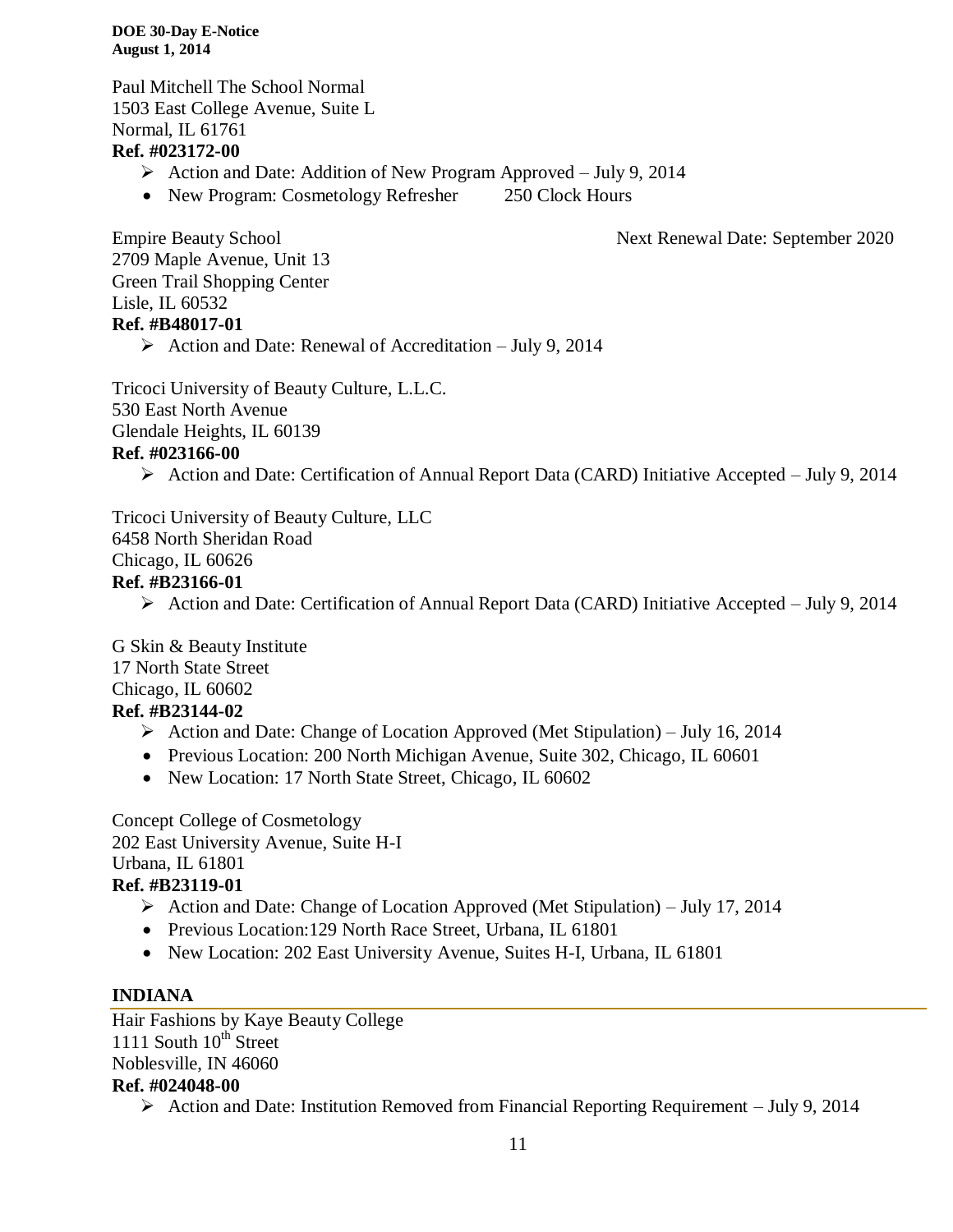Merrillville Beauty College 48 West  $67<sup>th</sup>$  Place Merrillville, IN 46410 **Ref. #024009-00**

 $\triangleright$  Action and Date: Institution Placed on Reporting Requirement – July 9, 2014

Ideal Beauty Academy, Inc. 1401 Youngstown Drive Jeffersonville, IN 47130

### **Ref. #024078-00**

 $\triangleright$  Action and Date: Institution Removed from Monitoring (Graduation) and Probation Continued – July 9, 2014

Lil Lou's Beauty and Barber College 4853 Broadway Street Gary, IN 46409 **Ref. #024087-00**

- $\triangleright$  Action and Date: Addition of Program Approved July 9, 2014
- New Program: Cosmetology 1500 Clock Hours

Michiana Beauty College 7321 Heritage Square Drive, Suite 160 Granger, IN 46530

#### **Ref. #B32098-02**

 $\triangleright$  Action and Date: Institution Removed from Monitoring (Graduation) and Continued on Probation – July 9, 2014

The Salon Professional Academy 5335 South Scatterfield Road Anderson, IN 46013 **Ref. #024082-00**

Action and Date: Certification of Annual Report Data (CARD) Initiative Accepted – July 9, 2014

Merrillville Beauty College 48 West  $67<sup>th</sup>$  Place Merrillville, IN 46410 **Ref. #024009-00**

 $\triangleright$  Action and Date: Change of Control Approved with Stipulation – July 24, 2014

| $\bullet$ | Previous Ownership:               |      |     |
|-----------|-----------------------------------|------|-----|
|           | Merrillville Beauty College, Inc. | 100% |     |
|           | Mary Jo Kennedy                   |      | 50% |
|           | Cyril C. Kennedy                  |      | 50% |
|           | New Ownership:                    |      |     |
|           | Midwestern School Group, LLC      | 100% |     |
|           | Charles D. Waller                 |      |     |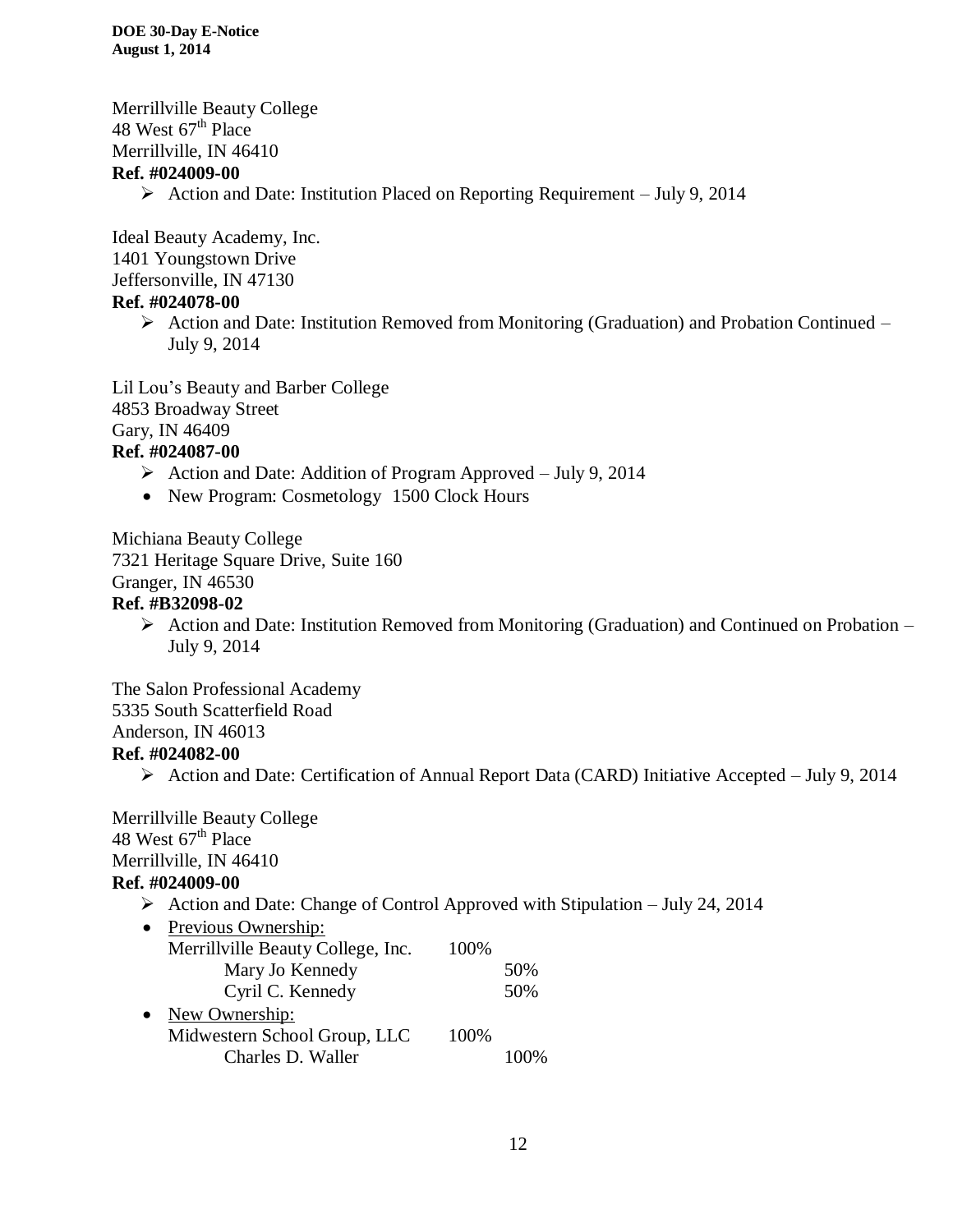### **IOWA**

La'James International College  $24195$ <sup>th</sup> Avenue South Fort Dodge, IA 50501 **Ref. #025013-00**

- Action and Date: Non-Substantive Change of Name Acknowledged July 11, 2014
- Previous Corporation Name: La'James College of Hairstyling, Inc.
- New Corporation Name: La'James College of Hairstyling, Inc. of Fort Dodge

EQ School of Hair Design 536 West Broadway Council Bluffs, IA 51503 **Ref. #025006-00**

- Action and Date: Non-Substantive Change of Alternate Name Acknowledged July 17, 2014
- New Alternate Name: EQ School

### **KANSAS**

Mitsu Sato Hair Academy 9062 Metcalf Avenue Overland Park, KS 66212 **Ref. #026035-00**

> $\triangleright$  Action and Date: Institution Removed from Financial Reporting Requirement and Probation Continued – July 9, 2014

Xenon International Academy IV 1215 East Santa Fe Olathe KS 66061

#### **Ref. #026028-00**

 $\triangleright$  Action and Date: Institution Continued on Financial Reporting Requirement – July 9, 2014

LaBaron Hairdressing Academy 8119 Robinson Overland Park, KS 66204 **Ref. #026022-00**

Action and Date: Certification of Annual Report Data (CARD) Initiative Accepted – July 9, 2014

### **KENTUCKY**

Pat Wilson's Beauty College, Inc. Next Renewal Date: September 2015 326 North Main Street Henderson, KY 42420 **Ref. #027032-00**

Action and Date: Renewal of Accreditation – July 9, 2014

### **LOUISIANA**

Setting The Standard Barbering and Natural Hair Academy 2902 Jewella Avenue Shreveport, LA 71109 **Ref. #028088-00**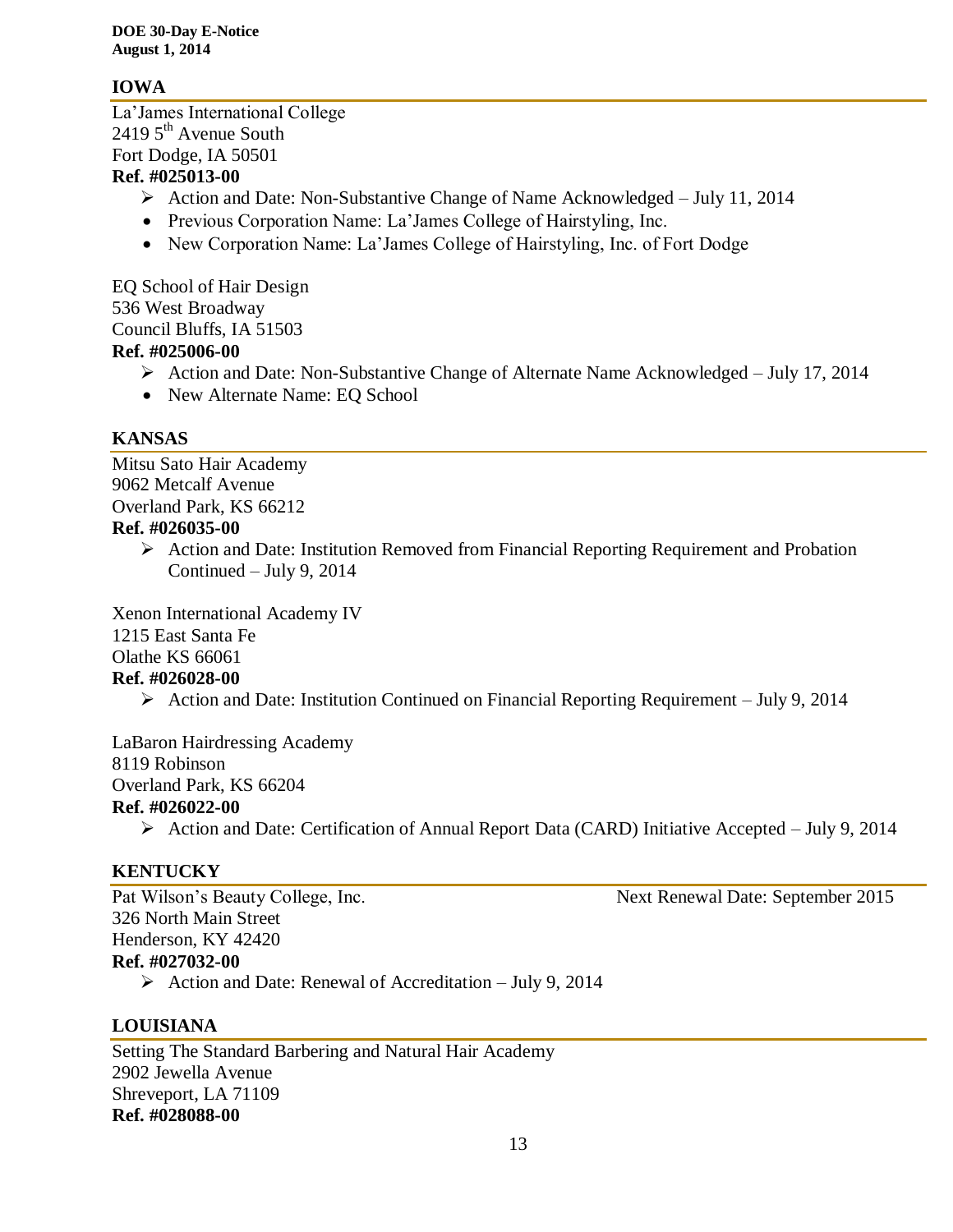- $\triangleright$  Action and Date: Non-Substantive to Substantive Change in Organizational Structure Approved with Stipulation – July 6, 2014
- Previous Ownership: Setting the Standard Barbering and Natural Hair Academy, LLC 100% Terri Pugh 100% • New Ownership: Setting The Standard Barbering and Natural Hair Academy, Inc. 100% Terri Pugh 100%

Louisiana Academy of Beauty 550 East Laurel Eunice, LA 70535 **Ref. #028064-00**

 $\triangleright$  Action and Date: Institution Continued on Financial Reporting Requirement – July 9, 2014

Blalock's Professional Beauty College 8101 Kingston Road, Suites 103 & 102B Shreveport, LA 71108

### **Ref. #028086-00**

- $\triangleright$  Action and Date: Change of Location Approved July 9, 2014
- Previous Location: 5404 Mansfield Road, Shreveport, LA 71108
- New Location: 8101 Kingston Road, Suites 103 & 102B, Shreveport, LA 71108

D'Jay's Institute of Cosmetology and Esthiology 10120 Red Oak Drive Baton Rouge, LA 70815 **Ref. #028010-00**

- Action and Date Non-Substantive Change of Name & Alternate Name Acknowledged July 22, 2014
- Previous Name of Institution D-Jay's School of Beauty Arts & Sciences
- New Name of Institution: D'Jay's Institute of Cosmetology and Esthiology
- Alternate Name: D'Jay's Institute

D-Jay's School of Beauty Arts & Sciences 10120 Red Oak Dr. Baton Rouge, LA 70815 **Ref. #028010-00**

Action and Date: Draft FY 2011 Three-Year Cohort Default Rates Accepted – July 9, 2014

Louisiana Academy of Beauty 550 E. Laurel Eunice, LA 70535 **Ref. #028064-00**

Action and Date: Draft FY 2011 Three-Year Cohort Default Rates Accepted – July 9, 2014

### **MARYLAND**

Award Beauty School 26 Antietam Street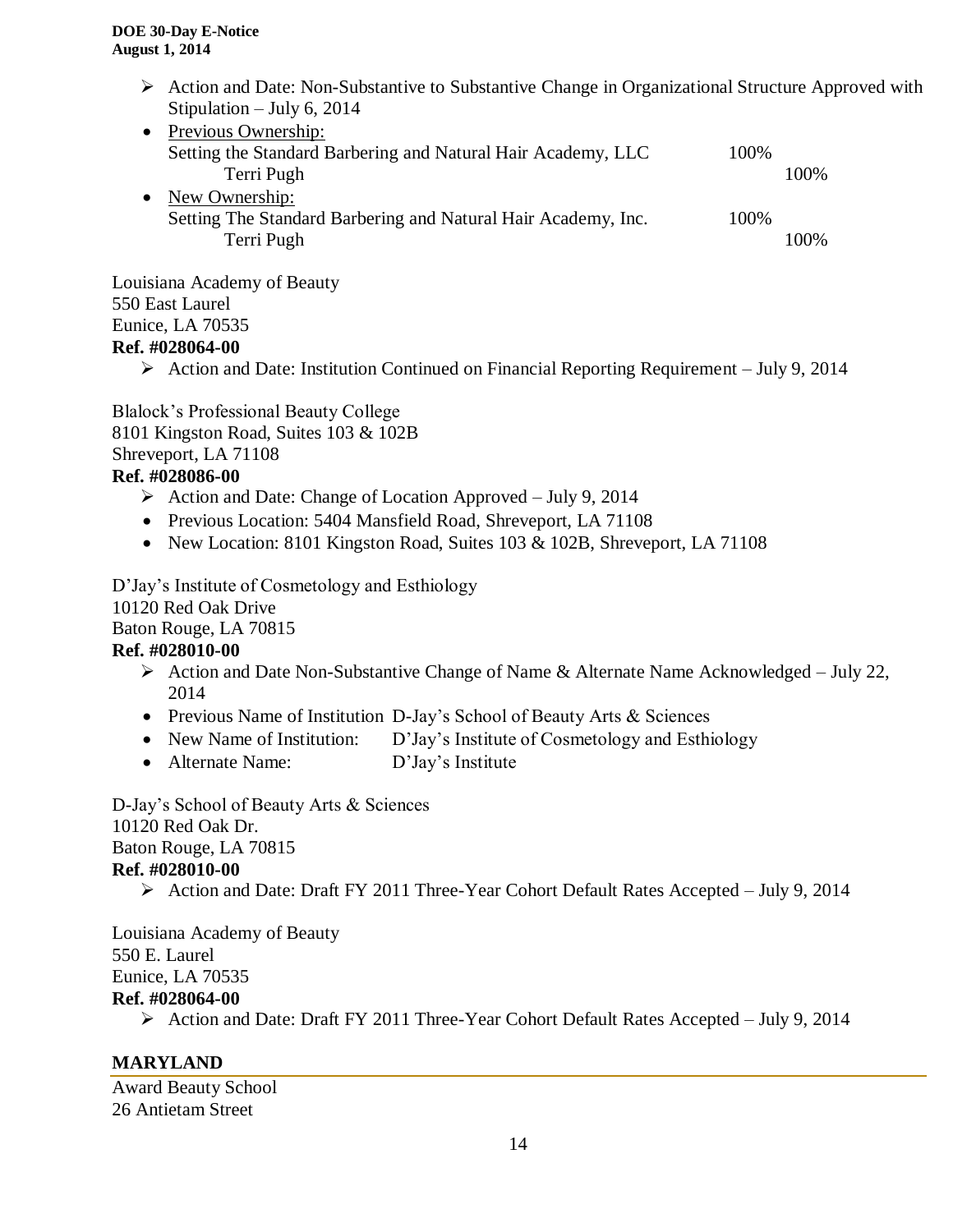Hagerstown, MD 21740 **Ref. #030002-00**

- $\triangleright$  Action and Date: Addition of New Program Approved July 9, 2014
- New Program: Professional Barbering 1200 Clock Hours

Aaron's Academy of Beauty 11690 Doolittle Drive Waldorf, MD 20602 **Ref. #030031-00**

- $\triangleright$  Action and Date: Non-Substantive Change of Ownership Acknowledged July 16, 2014
- Previous Ownership: Suitland Super Beauty, Inc. 100% Mr. Jackie Church 50% Mrs. Helen Church 50%

• New Ownership Suitland Super Beauty, Inc. 100% Mr. Jackie Church 100%

### **MASSACHUSETTS**

Empire Beauty School Next Renewal Date: September 2020 347 Pleasant Street Malden, MA 02148

#### **Ref. #B48017-01**

 $\triangleright$  Action and Date: Renewal of Accreditation – July 9, 2014

Toni & Guy Hairdressing Academy 6 Park Avenue Worcester, MA 01605 **Ref. #031042-00**

Action and Date: Certification of Annual Report Data (CARD) Initiative Accepted – July 9, 2014

### **MICHIGAN**

The Salon Academy – Jackson Previous Ref. #A32104-01 2103 West Michigan Avenue, Suite 2103 Jackson, MI 49202

- **Ref. #P32104-01**
	- Action and Date: Provisional Accreditation for Additional Location Granted July 9, 2014

Twin City Beauty College 2600 Lincoln Avenue St. Joseph, MI 49085 **Ref. #032098-00**

> $\triangleright$  Action and Date: Institution Removed from Monitoring (Graduation) and Probation Continued – July 9, 2014

Twin City Beauty College 920 Hastings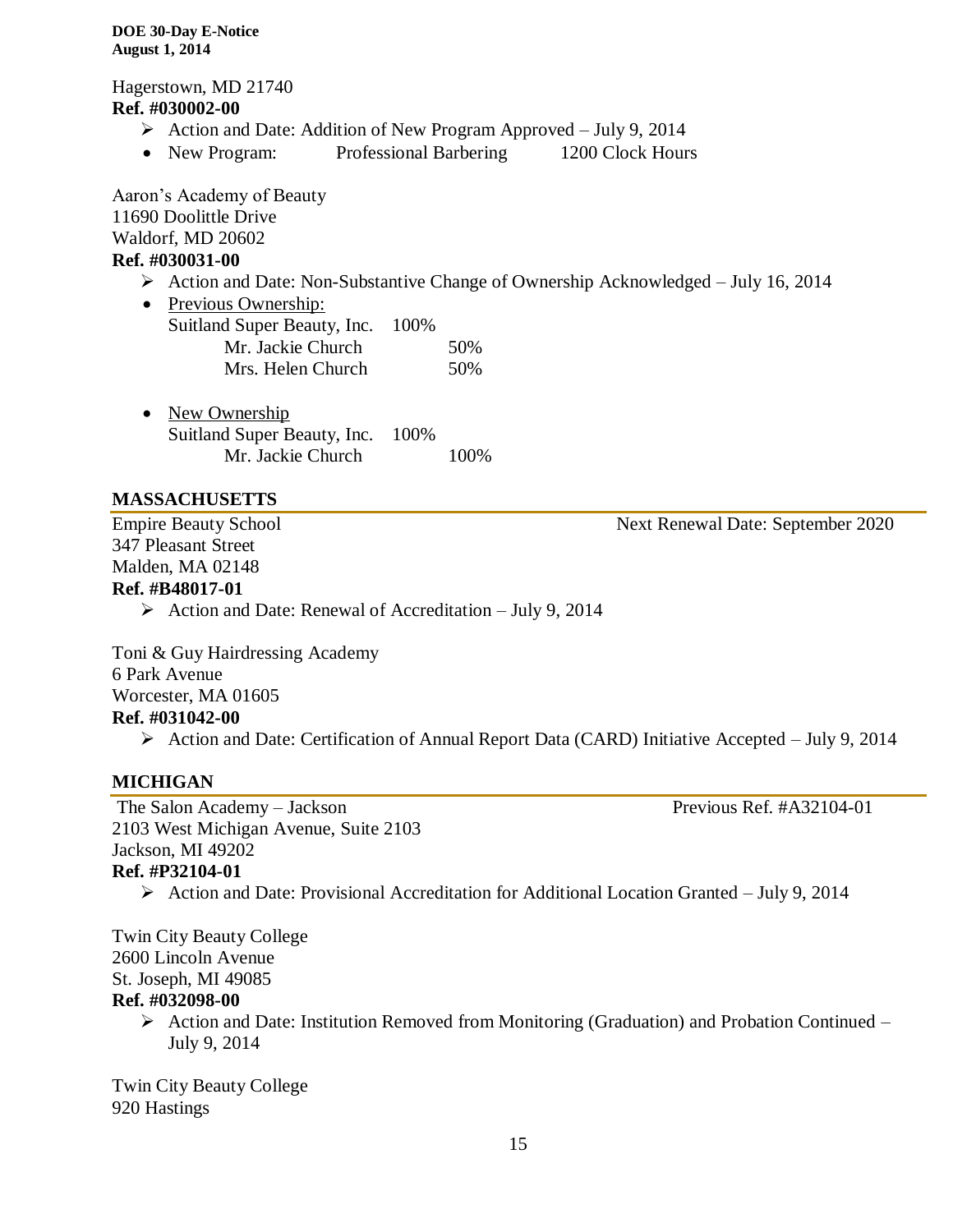Traverse City, MI 49686 **Ref. #B32098-01**

> Action and Date: Institution Removed from Monitoring (Graduation) and Probation Continued – July 9, 2014

Twin City Beauty College 500 East 8<sup>th</sup> Street Holland, MI 49423

### **Ref. #B32098-03**

 $\triangleright$  Action and Date: Institution Removed from Monitoring (Graduation) and Probation Continued – July 9, 2014

#### **MISSISSIPPI**

Chris' Beauty College 1265 Pass Road Gulfport, MS 39501

#### **Ref. #034002-00**

Action and Date: Institution Placed on Monitoring (Placement and Practical Grading) – July 9, 2014

Academy of Hair Design #1 2003-B South Commerce Street Grenada, MS 38901

#### **Ref. #B34006-01**

- $\triangleright$  Action and Date: Change of Location Approved with Stipulation July 9, 2014
- Current Location: 2003-B South Commerce Street, Grenada, MS 38901
- New Location: 1301 Sunset Drive, #JK, Grenada, MS 38901

Academy of Hair Design #1 1301 Sunset Drive, #JK Grenada, MS 38901 **Ref. #B34006-01**

- Action and Date: Change of Location Approved (Met Stipulation) July 16, 2014
- Previous Location: 2003-B South Commerce Street, Grenada, MS 38901
- New Location: 1301 Sunset Drive, #JK, Grenada, MS 38901

#### **MISSOURI**

House of Heavilin Beauty College 800 West Foxwood Drive Raymore, MO 64083 **Ref. #035088-00**

- $\triangleright$  Action and Date: Removal of Program Acknowledged July 1, 2014
- Program Removed: Manicuring 400 Clock Hours

Transformed Barber & Cosmetology Academy LLC 5720 East Bannister Road Kansas City, MO 64137 **Ref. #035102-00**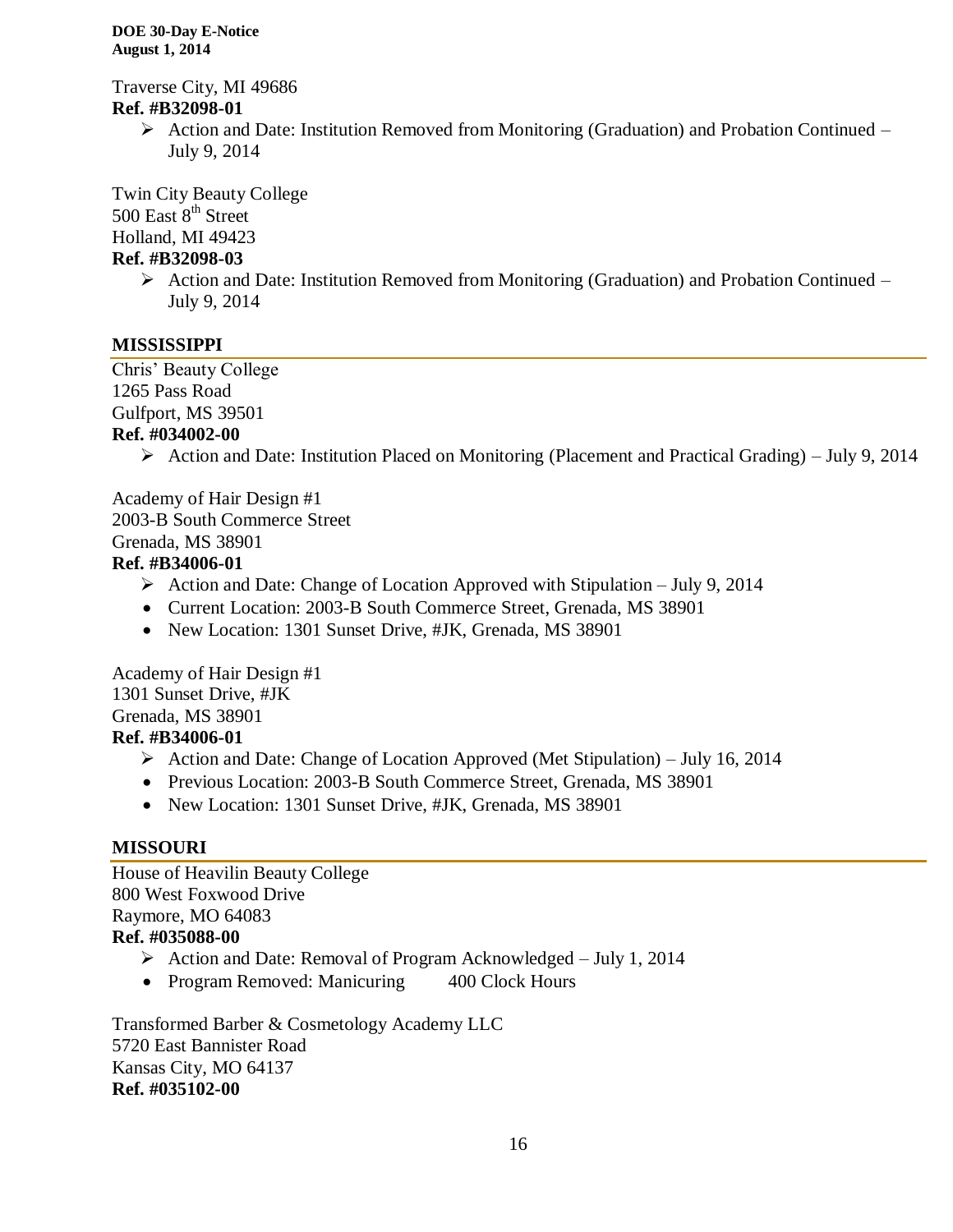$\triangleright$  Action and Date: Withdrawal of Accreditation with Right to Appeal and Probation Continued – July 9, 2014

House of Heavilin Beauty College 2000 SW State Route 7 Blue Springs, MO 64014 **Ref. #035036-0**

 $\triangleright$  Action and Date: Certification of Annual Report Data (CARD) Initiative Accepted – July 9, 2014

Chillicothe Beauty Academy, Inc. 505 Elm Street Chillicothe, MO 64601

#### **Ref. #035026-00**

 $\triangleright$  Action and Date: Certification of Annual Report Data (CARD) Initiative Accepted – July 9, 2014

Z Hair Academy, Inc. Previous Ref. #A26032-02 561 Southeast Melody Lane Lee's Summit, MO 64063

#### **Ref. #P26032-02**

Action and Date: Provisional Accreditation for Additional Location Granted – July 24, 2014

Neosho Beauty College Next Renewal Date: May 2020 116 North Wood Street Neosho, MO 64850

### **Ref. #035076-00**

 $\triangleright$  Action and Date: Renewal of Accreditation and Change of Ownership Visit Acknowledged – July 24, 2014

Transformed Barber & Cosmetology Academy LLC 5720 East Bannister Rd. Kansas City, MO 64137 **Ref. #035102-00**

Action and Date: Draft FY 2011 Three-Year Cohort Default Rates Accepted – July 9, 2014

Central College of Cosmetology 246 East US Highway 54 Camdenton, MO 65020 **Ref. #B35082-01**

- Action and Date: Change of Location Approved (Met Stipulation) July 31, 2014
- Previous Location: 1159 North Business Route 5, Camdenton, MO 65020
- New Location: 246 East US Highway 54, Camdenton, MO 65020

#### **MONTANA**

Modern Beauty School 2700 Paxson, Suite G Missoula, MT 59801 **Ref. #036016-00**

 $\triangleright$  Action and Date: Institution Removed from Financial Reporting Requirement – July 9, 2014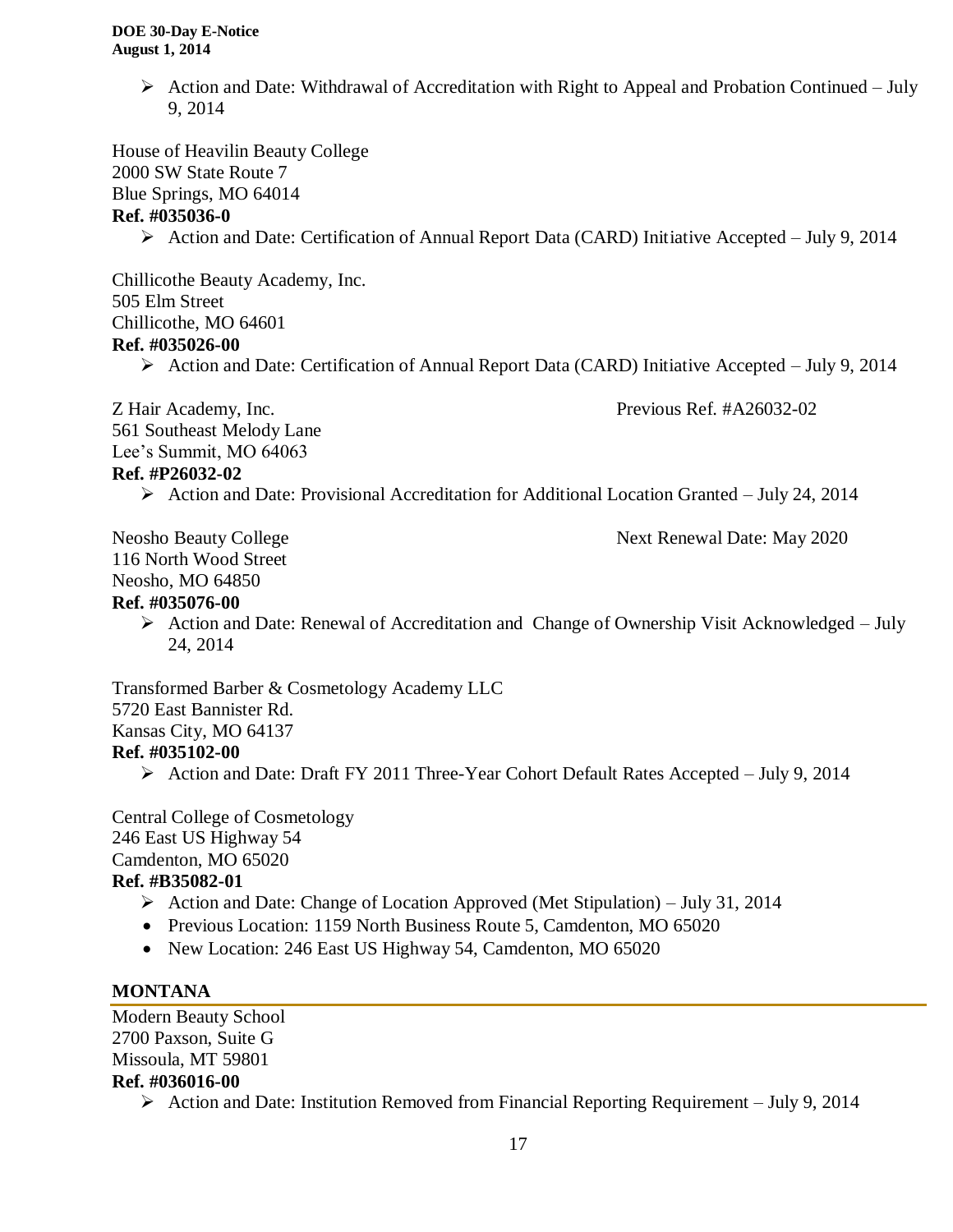### **NEBRASKA**

Joseph's College of Cosmetology  $2015$  North  $6<sup>th</sup>$  Street Beatrice, NE 68310

### **Ref. #037013-00**

 $\triangleright$  Action and Date: Change of Location Visit Acknowledged and Accreditation Continued – July 9, 2014

La'James International College 1660 North Grant Street Freemont, NE 68025 **Ref. #037002-00**

- Action and Date: Non-Substantive Change of Ownership Acknowledged July 11, 2014
- Previous Ownership:

| Lyndi, Ltd.          | 100% |  |
|----------------------|------|--|
| Cynthia Becher       | 75%  |  |
| <b>Travis Becher</b> | 25%  |  |

| $\bullet$ | New Owner Information: |                      |      |     |
|-----------|------------------------|----------------------|------|-----|
|           | Travtiff, Inc.         | 100%                 |      |     |
|           | Lyndi, Ltd.            |                      | 100% |     |
|           |                        | Cynthia Becher       |      | 75% |
|           |                        | <b>Travis Becher</b> |      | 25% |

#### **NEVADA**

Paul Mitchell The School Reno Next Renewal Date: May 2020 1600 Holcomb Avenue Reno, NV 89502 **Ref. #038020-00**

 $\triangleright$  Action and Date: Renewal of Accreditation – July 9, 2014

Carson City Beauty Academy, Inc. 1851 South Roop Street, Suite 100 Carson City, NV 89701 **Ref. #038010-00**

Action and Date: Teach Out Plan Accepted – July 21, 2014

Marinello School of Beauty 5093 South McCarren Boulevard Reno, NV 89502

### **Ref. #038014-00**

Action and Date: Teach Out Plan Accepted – July 21, 2014

Paul Mitchell The School Reno 1600 Holcomb Avenue Reno, NV 89502 **Ref. #038020-00**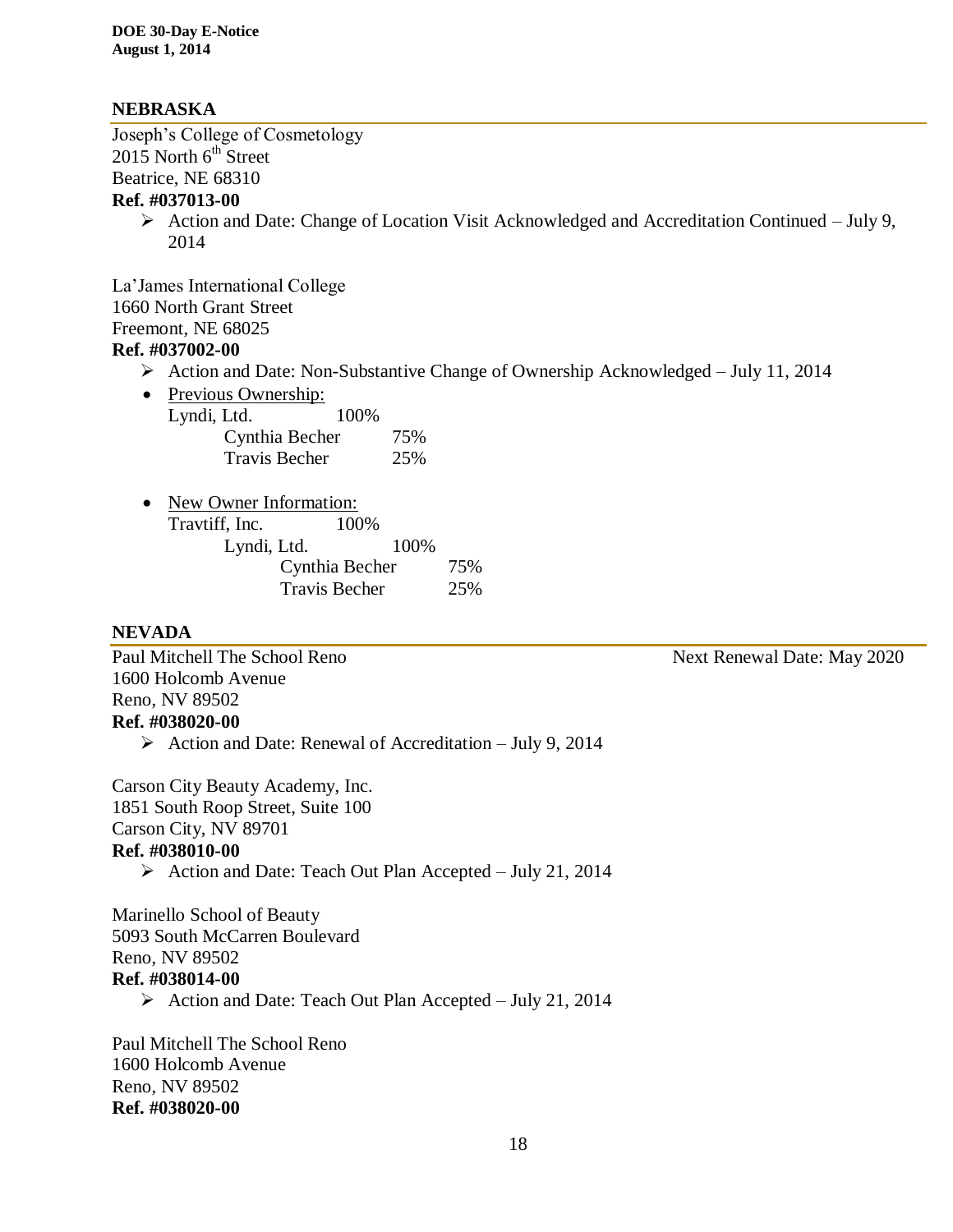$\triangleright$  Action and Date: Teach Out Plan Accepted – July 21, 2014

### **NEW JERSEY**

Pioneer Education, LLC dba Jolie Health and Beauty academy 5200 Route 42 Ganttown Plaza

Turnersville, NJ 08012

### **Ref. #P48083-01**

 $\triangleright$  Action and Date: Provisional Additional Location Accreditation Approved with Stipulation – July 9, 2014

#### **NEW YORK**

Leon Studio One School of Hair Design & Career Training Center 5221 Main Street Williamsville, NY 14221

#### **Ref. #042102-00**

- $\triangleright$  Action and Date: Change of Location Approved with Stipulation July 9, 2014
- Current Location: 5221 Main Street, Williamsville, NY 14221
- New Location: 5385 Main Street, Williamsville, NY 14221

Elite Academy of Beauty Arts 426 Kings Highway Brooklyn, NY 11223

#### **Ref. #042109-00**

 $\triangleright$  Action and Date: Withdrawal of Accreditation with Right to Appeal and Probation Continued – July 9, 2014

Adirondack Beauty School 108 Dix Avenue Glens Falls, NY 12801 **Ref. #042095-00**

> $\triangleright$  Action and Date: Institution Removed from Financial Reporting Requirement and Probation Continued – July 9, 2014

Western Suffolk BOCES

152 Laurel Hill Road

Northport, NY 11768

#### **Ref. #042104-00**

 $\triangleright$  Action and Date: Withdrawal of Accreditation with the Right to Appeal and Probation Continued– July 9, 2014

#### **NORTH DAKOTA**

Josef's School of Hair Design, Inc Next Renewal Date: May 2018 2011 South Washington Street Grand Forks, ND 58201 **Ref. #044009-00**

 $\triangleright$  Action and Date: Renewal of Accreditation – July 9, 2014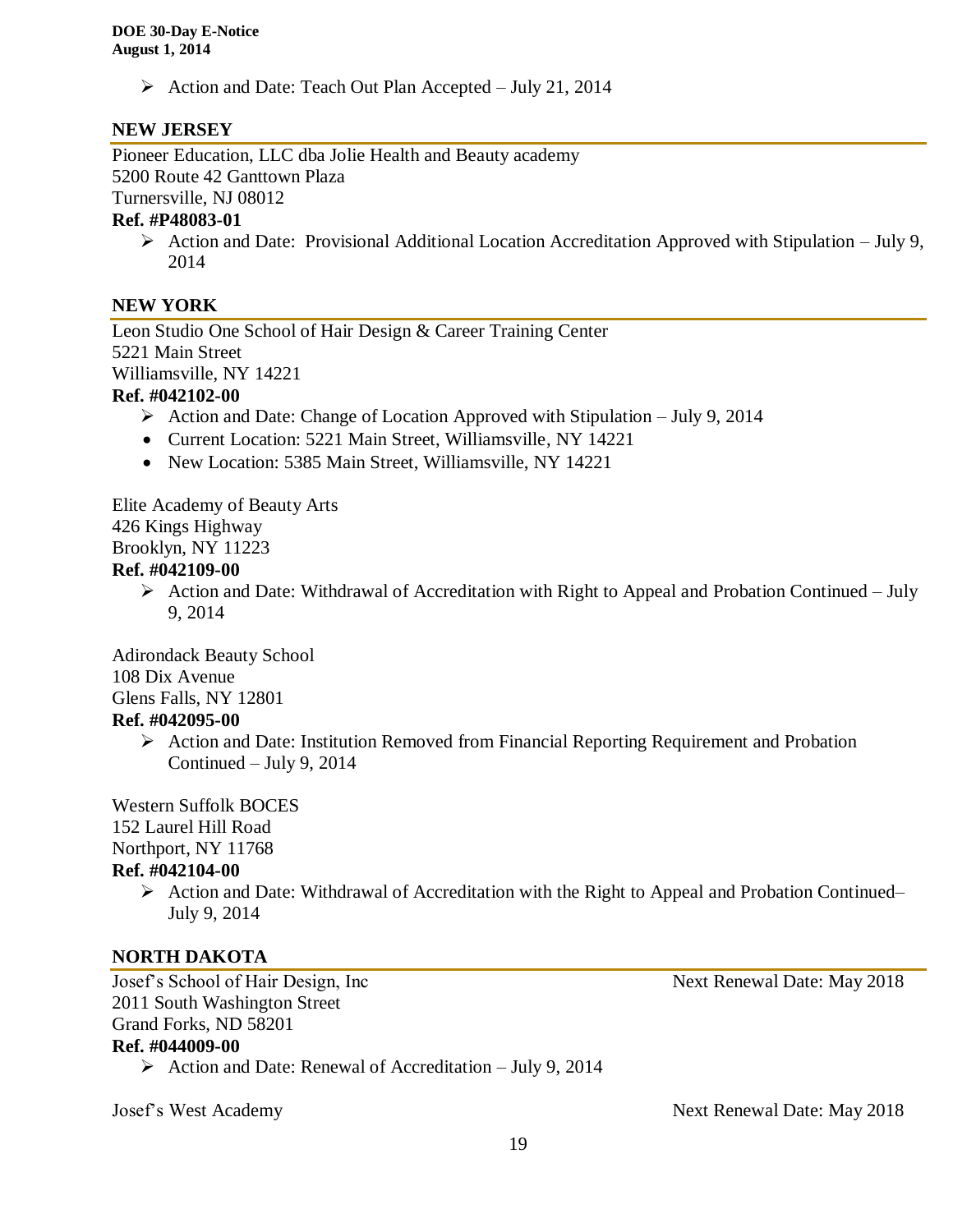4501 15<sup>th</sup> Avenue Southwest Fargo, ND 58102 **Ref. #B44009-01** Action and Date: Renewal of Accreditation – July 9, 2014

#### **OHIO**

Vanity School of Cosmetology 5236 Detroit Road Sheffield Village, OH 44035 **Ref. #045119-00**

 $\triangleright$  Action and Date: Institution Continued on Monitoring (Graduation) – July 9, 2014

Vanity School of Cosmetology 13370 Smith Road Middleburg Heights, OH 44130 **Ref. #B45119-01**

 $\triangleright$  Action and Date: Institution Continued on Monitoring (Graduation) – July 9, 2014

Gerber Akron Beauty School 1915 West Market Street, Suite 800 Akron, OH 44313 **Ref. #045001-00**

> Action and Date: Institution Placed on Monitoring (Continuing Education, Enrollment Agreements, Satisfactory Academic Progress and Licensure) – July 9, 2014

Flawless Barber Academy 13100 Shaker Square Cleveland, OH 44120 **Ref. #P24009-01**

 $\triangleright$  Action and Date: Change of Control Approved with Stipulation – July 24, 2014

| Merrillville Beauty College, Inc. | 100%                |     |
|-----------------------------------|---------------------|-----|
| Mary Jo Kennedy                   |                     | 50% |
| Cyril C. Kennedy                  |                     | 50% |
| New Ownership:                    |                     |     |
| Midwestern School Group, LLC      | 100%                |     |
| Charles D. Waller                 |                     |     |
|                                   | Previous Ownership: |     |

#### **OKLAHOMA**

The Academy of Hair Design 11920 North May Avenue Oklahoma City, OK 73120 **Ref. #046068-00**

Action and Date: Draft FY 2011 Three-Year Cohort Default Rates Accepted – July 9, 2014

CC's Cosmetology College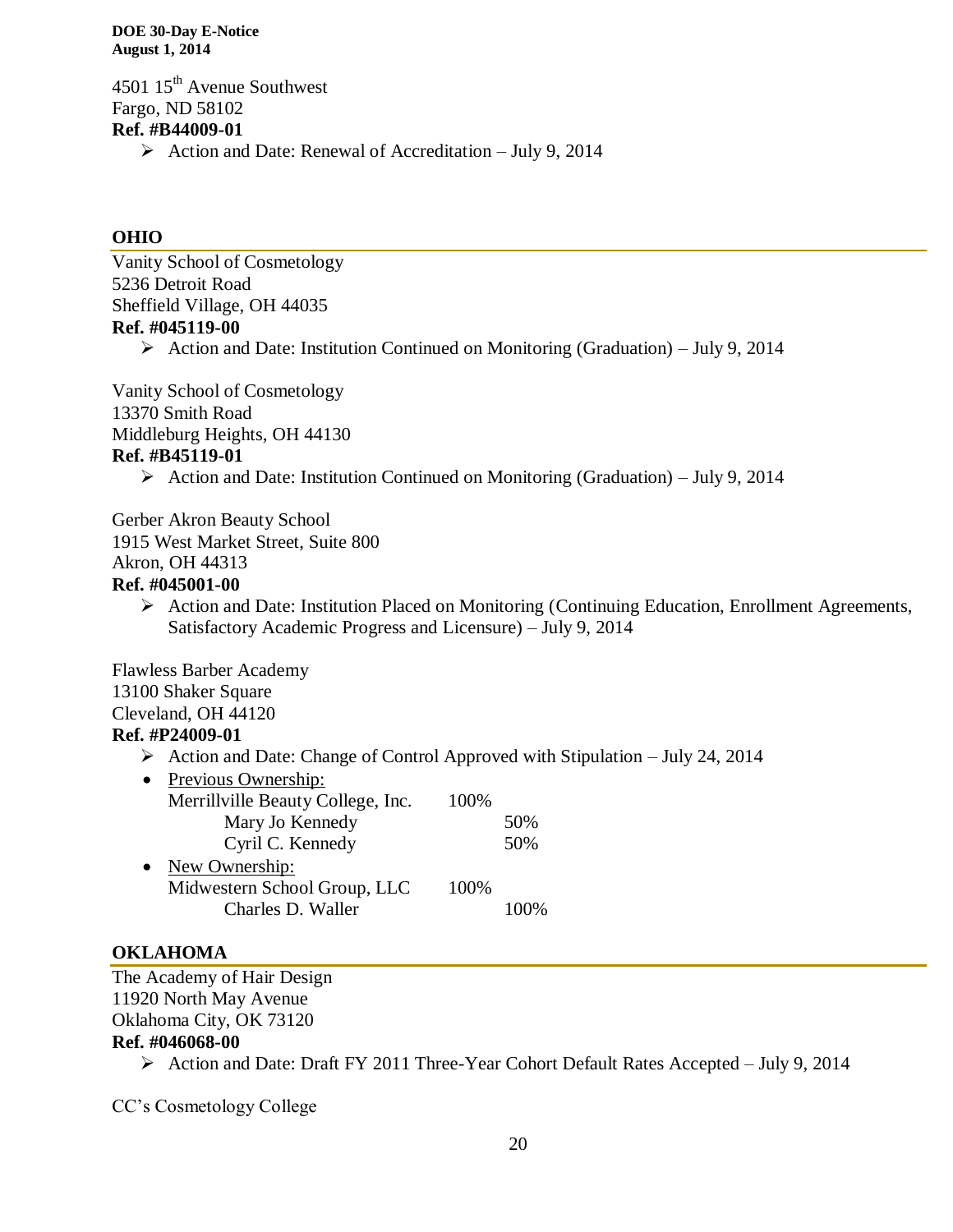8138 East 21<sup>st</sup> Street Tulsa, OK74129 **Ref. #046046-00**

Action and Date: Draft FY 2011 Three-Year Cohort Default Rates Accepted – July 9, 2014

### **OREGON**

Northwest College 2241 Tower East Medford, OR 97504 **Ref. #P47009-05** Action and Date: Provisional Additional Location Accreditation Continued –July 9, 2014

### **PENNSYLVANIA**

| <b>Empire Beauty School</b>                                                                                                                                                                                                                        | Next Renewal Date: September 2020 |
|----------------------------------------------------------------------------------------------------------------------------------------------------------------------------------------------------------------------------------------------------|-----------------------------------|
| 3370 Birney Avenue                                                                                                                                                                                                                                 |                                   |
| Moosic, PA 18507                                                                                                                                                                                                                                   |                                   |
| Ref. #048017-00                                                                                                                                                                                                                                    |                                   |
| $\triangleright$ Action and Date: Renewal of Accreditation – July 9, 2014                                                                                                                                                                          |                                   |
| <b>Empire Beauty School</b><br>2302 North 5 <sup>th</sup> Street Highway<br>Reading, PA 19605<br>Ref. #B48017-11<br>$\triangleright$ Action and Date: Renewal of Accreditation – July 9, 2014                                                      | Next Renewal Date: September 2020 |
| <b>Empire Beauty School</b><br>2592 Eastern Boulevard<br><b>Kingston Square Shopping Center</b><br>York, PA 17402<br>Ref. #B48017-12<br>$\triangleright$ Action and Date: Renewal of Accreditation – July 9, 2014                                  | Next Renewal Date: September 2020 |
| <b>American Beauty Academy</b><br>1166 Park City Center<br>Lancaster, PA 17601<br>Ref. #B30034-03<br>$\triangleright$ Action and Date: Addition of New Program Approved – July 9, 2014<br>600 Clock Hours<br>• New Program: Cosmetology Instructor |                                   |
| The Salon Professional Academy<br>705 $12^{th}$ Street<br>Altoona, PA 16602<br>Ref. #048079-00<br>$\triangleright$ Action and Date: Institution Removed from Financial Reporting Requirement – July 9, 2014                                        |                                   |
| LT International Beauty School Inc.                                                                                                                                                                                                                |                                   |

830 North Broad Street Philadelphia, PA 19130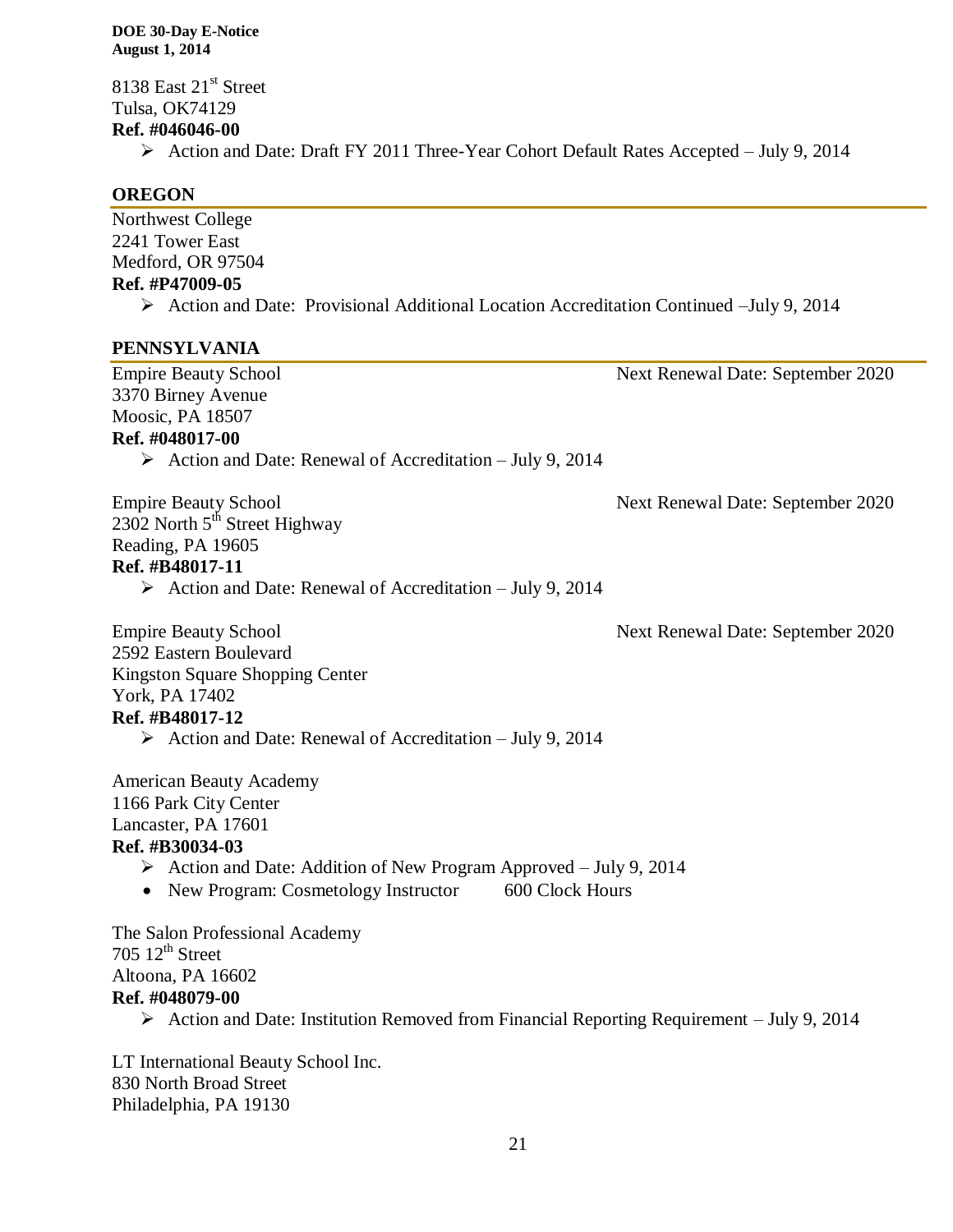#### **Ref. #048107-00**

Action and Date: Draft FY 2011 Three-Year Cohort Default Rates Accepted – July 9, 2014

#### **PUERTO RICO**

Rogie's School of Beauty Culture 1315 Ponce de Leon Avenue

San Juan, PR 00910

## **Ref. #062031-00**

 $\triangleright$  Action and Date: Withdrawal of Accreditation with the Right to Appeal and Probation Continued– July 9, 2014

Vista Azul Shopping Center

Carr. 2, Km. 80.0 Marginal

Arecibo, PR 00612

### **Ref. #062011-00**

 Action and Date: Renewal of Accreditation – May 2, 2014 (CORRECTED LETTER dated July 16, 2014)\*

**\*Note: This is a correction to an action letter dated May 2, 2014 and previously reported to the Department via E-Notice on May 9, 2014. NACCAS' original letter incorrectly listed the school's address.** 

### **SOUTH CAROLINA**

Paul Mitchell The School Greenville 1215 A Woodruff Road Greenville, SC 29607

### **Ref. #P43009-03**

Action and Date: Provisional Accreditation for Additional Location Continued – July 9, 2014

Styletrends Barber & Hairstyling Academy, Inc. 239 Hampton Street Rock Hill, SC 29730 **Ref. #050033-00**

Action and Date: Draft FY 2011 Three-Year Cohort Default Rates Accepted – July 9, 2014

### **TENNESSEE**

Tennessee Academy of Cosmetology, II, LLC 7053 Winchester Road Memphis, TN 38125

### **Ref. #052052-00**

 $\triangleright$  Action and Date: Change of Location Visit Acknowledged and Accreditation Continued – July 9, 2014

Buchanan Beauty College of Pleasant View Next Renewal Date: September 2015 2008 Highway 49 East Previous Ref. #P52061-02 Pleasant View, TN 37146

**Ref. #B52061-02**

- 
- Action and Date: Full Accreditation for Additional Location Granted June 11, 2014

Modern Hairstyling Institute **Next Renewal Date: May 2020**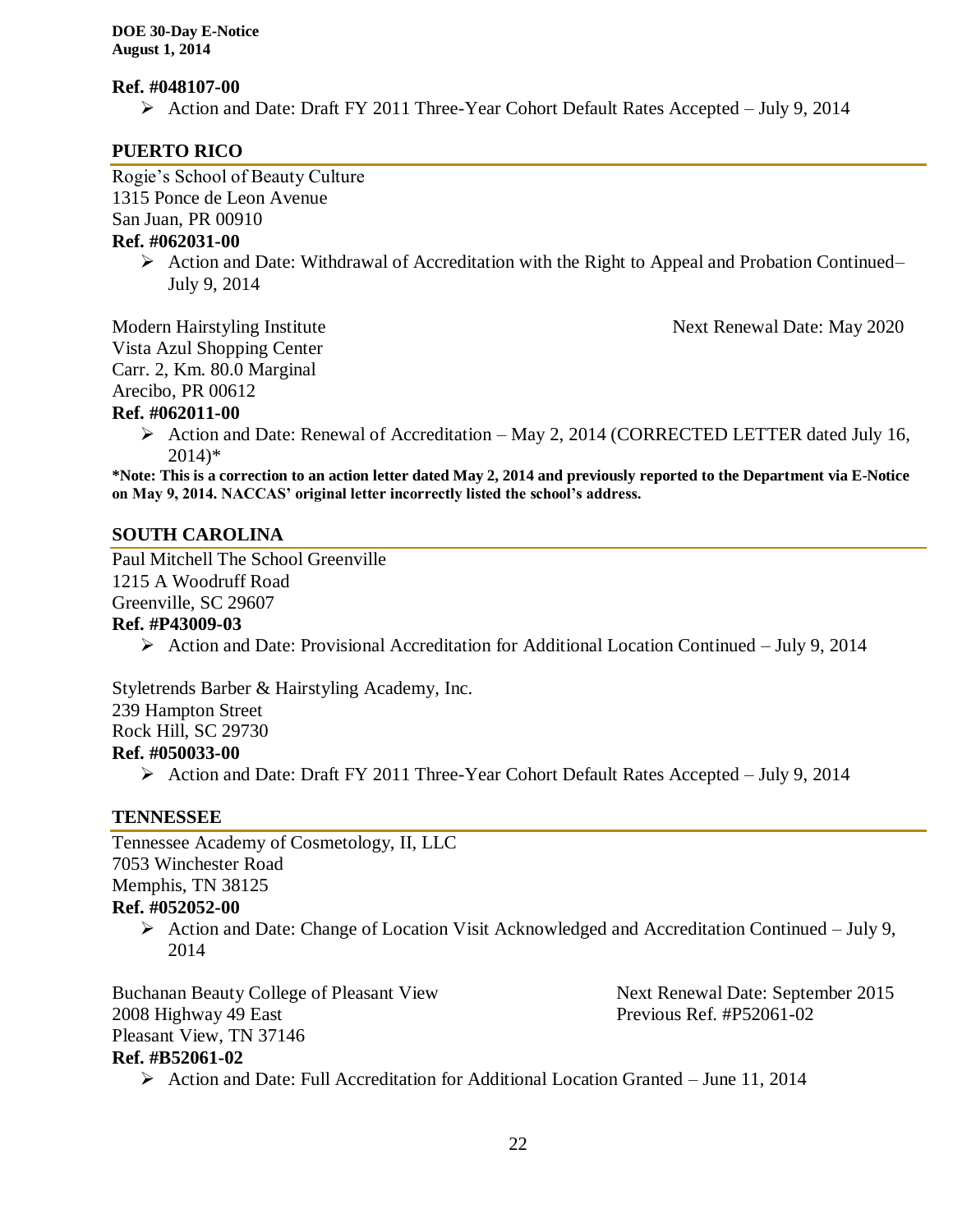### **TEXAS**

Central Texas Beauty College 2 1400 North Mays Street Round Rock, TX 78664 **Ref. #053098-00**

- $\triangleright$  Action and Date: Addition of New Program Approved July 9, 2014
- New Program: Instructor 750 Clock Hours

Pipo Academy of Hair Design 3000 Pershing Drive El Paso, TX 79903 **Ref. #053109-00**

> Action and Date: Disaster Partial Team Visit Acknowledged and Accreditation Continued – July 9, 2014

2010 South 57<sup>th</sup> Street Previous Ref. #053169-00 Temple, TX 76504

Central Texas Beauty College Next Renewal Date: September 2014

### **Ref. #B53098-01**

Action and Date: Main to Additional Location Re-Designation Approved – July 9, 2014

Pipo Academy of Hair Design 3000 Pershing Drive El Paso, TX 79903 **Ref. #053109-00**

 $\triangleright$  Action and Date: Temporary Disaster Relief Plan Accepted – July 9, 2014

Preparing People Barber Styling College 3125 Martin Luther King Jr. Boulevard Dallas, TX 75215 **Ref. #053218-00**

Action and Date: Update Address for Communications Acknowledged – July 22, 2014

Tint School of Make-Up & Cosmetology 10909 Webb Chapel Rd. (Suite 129) Dallas, TX 75229 **Ref. #053167-00**

Action and Date: Draft FY 2011 Three-Year Cohort Default Rates Accepted – July 9, 2014

Fort Worth Beauty School 6785 Camp Bowie Blvd. (Suite 100) Fort Worth, TX 76116 **Ref. #053104-00**

Action and Date: Draft FY 2011 Three-Year Cohort Default Rates Accepted – July 9, 2014

Mims Classic Beauty College 5121 Blanco Rd. San Antonio, TX 78216 **Ref. #053155-00**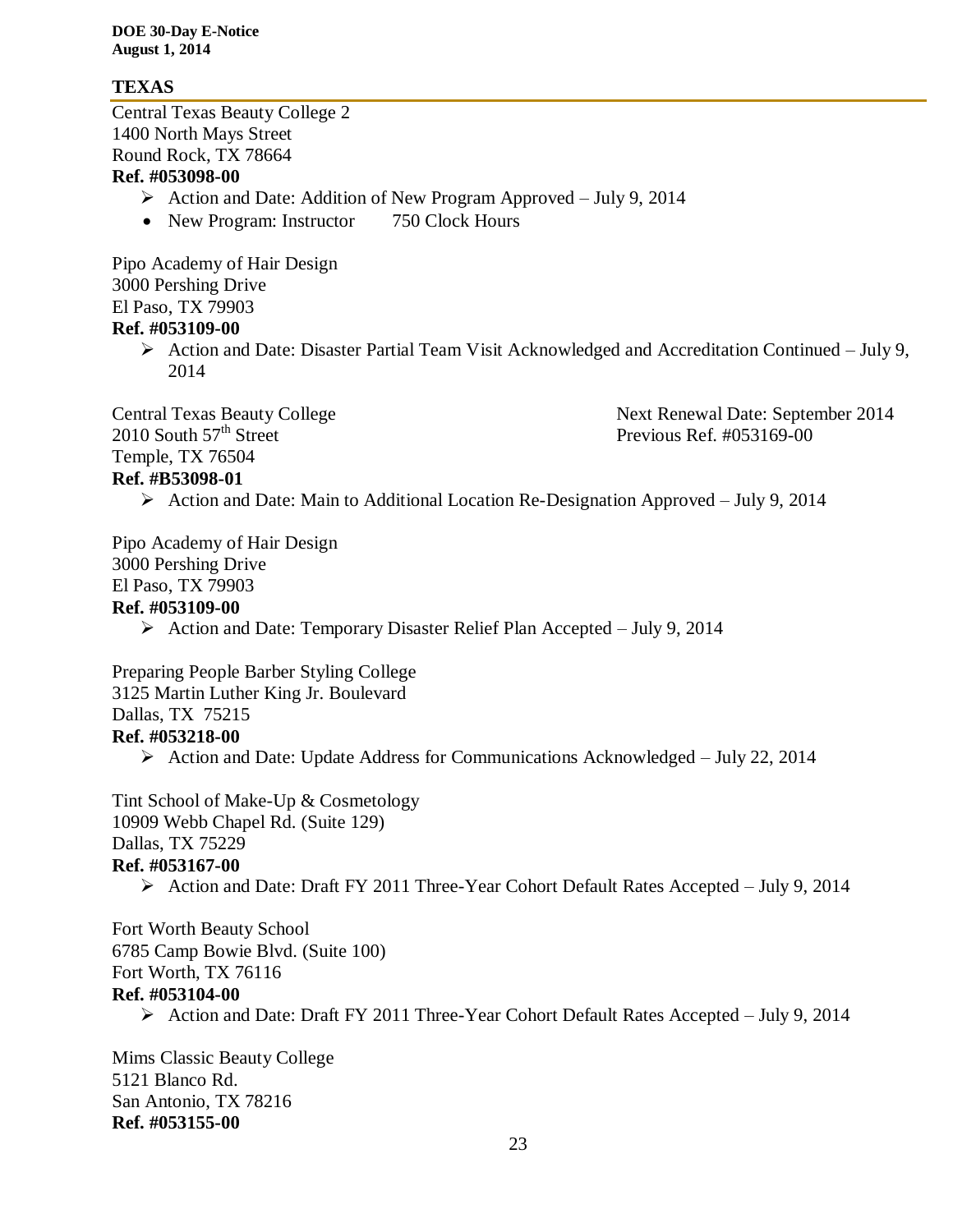Action and Date: Draft FY 2011 Three-Year Cohort Default Rates – July 9, 2014

Texas College of Beauty 117 Sayles Blvd. Abilene, TX 79605 **Ref. #053164-00**

Action and Date: Draft FY 2011 Three-Year Cohort Default Rates – July 9, 2014

### **UTAH**

The Forum Academy of Cosmetology Aesthetics Next Renewal Date: May 2017 36 North 1100 East, Suite A Previous Ref. #I11052-00 American Fork, UT 84003 **Ref. #054069-00**

 $\triangleright$  Action and Date: Initial Accreditation Granted – July 24, 2014

### **VIRGINIA**

Rudy & Kelly Academy, A Paul Mitchell Partner School Next Renewal Date: September 2020 1920 Centerville Turnpike, Suite 114 Virginia Beach, VA 23464 **Ref. #056050-00**

 $\triangleright$  Action and Date: Renewal of Accreditation – July 9, 2014

Park West Barber School 13800 Coppermine Road

Herndon, VA 20171

### **Ref. #P43044-04**

- $\triangleright$  Action and Date: Change of Location Approved with Stipulations July 9, 2014
- Current Location: 13800 Coppermine Road, Herndon, VA 20171
- New Location: 5384 D. N. Kings Highway, Alexandria, VA 22303

### **WASHINGTON**

B.J.'s Beauty & Barber College 12020 Meridian East, Suite G Puyallup, WA 98373

### **Ref. #B57049-01**

 $\triangleright$  Action and Date: Non-Substantive to Substantive Change in Program Length Approved – July 9, 2014

| • Current Program Length: | <b>Esthetics</b> | 600 Clock Hours |
|---------------------------|------------------|-----------------|
| • New Program Length:     | <b>Esthetics</b> | 750 Clock Hours |

Elite Cosmetology, Barber & Spa Academy 2606 West Nob Hill Boulevard Yakima, WA 98902

### **Ref. #I11088-00**

 Action and Date: Non-Substantive State Mandated Change in Program Hours Acknowledged – July 17, 2014

| • Previous Program Information: | Esthetics | 600 Clock Hours |
|---------------------------------|-----------|-----------------|
| • New Program Information:      | Esthetics | 750 Clock Hours |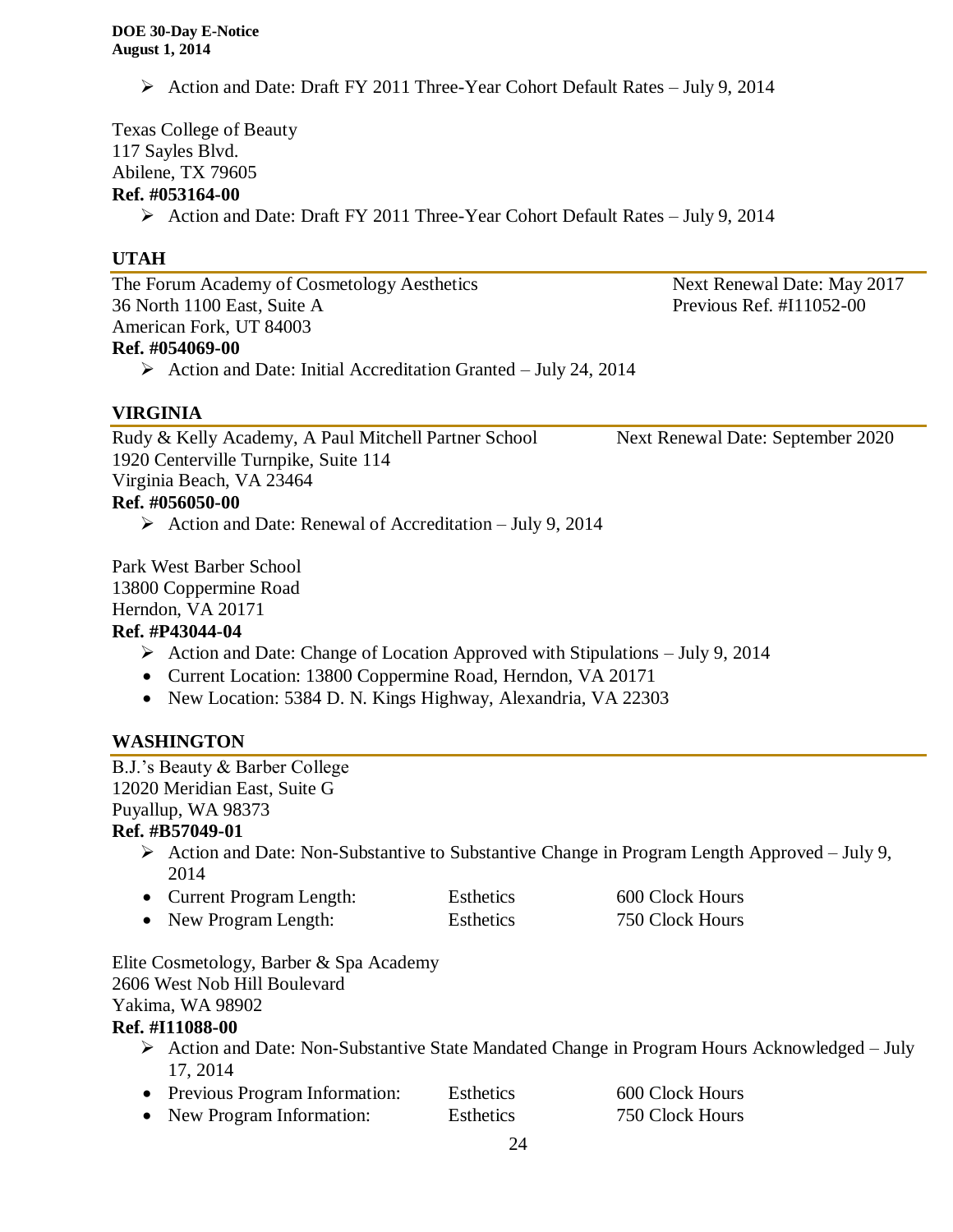Elite Cosmetology, Barber & Spa Academy 2606 West Nob Hill Boulevard Yakima, WA 98902

### **Ref. #I11088-00**

- $\triangleright$  Action and Date: Addition of New Program Acknowledged July 17, 2014
- New Program: Massage Therapy 650 Clock Hours

Elite Cosmetology, Barber & Spa Academy 2606 West Nob Hill Boulevard Yakima, WA 98902

### **Ref. #I11088-00**

 $\triangleright$  Action and Date: Non-Substantive Change of Control Acknowledged – July 17, 2014

| • Previous Ownership Information: |      |
|-----------------------------------|------|
| Betty King and Rodger King        | .50% |
| Kym Salazai Aills and Joe Aills   | .50% |

• New Ownership Information: Elite Cosmetology, Barber & Spa Academy, LLC 100% Betty J. King 50% Rodger D. King 50%

Elite Cosmetology, Barber & Spa Academy 2606 West Nob Hill Boulevard Yakima, WA 98902 **Ref. #I11088-00**  $\blacktriangleright$  Addition of New Program Acknowledged – July 17, 2014 • New Program: Massage Therapy 750Clock Hours Elite Cosmetology, Barber & Spa Academy 2606 West Nob Hill Boulevard Yakima, WA 98902 **Ref. #I11088-00** Action and Date: Addition of New Program Acknowledged – July 22, 2014 • New Program: Master Esthetics 1200 Clock Hours B.J.'s Beauty & Barber College 5239 South Takoma Way Tacoma, WA 98409 **Ref. #057049-00**  $\triangleright$  Action and Date: Change of Control Approved – July 24, 2014 • Previous Ownership: Institute of Cosmetology, Ltd. 100.00% Lawrence Nelson 66.67% B. Boyer 33.33% • New Ownership: Institute of Cosmetology, Ltd. 100.00% B.J. Boyer 100.00%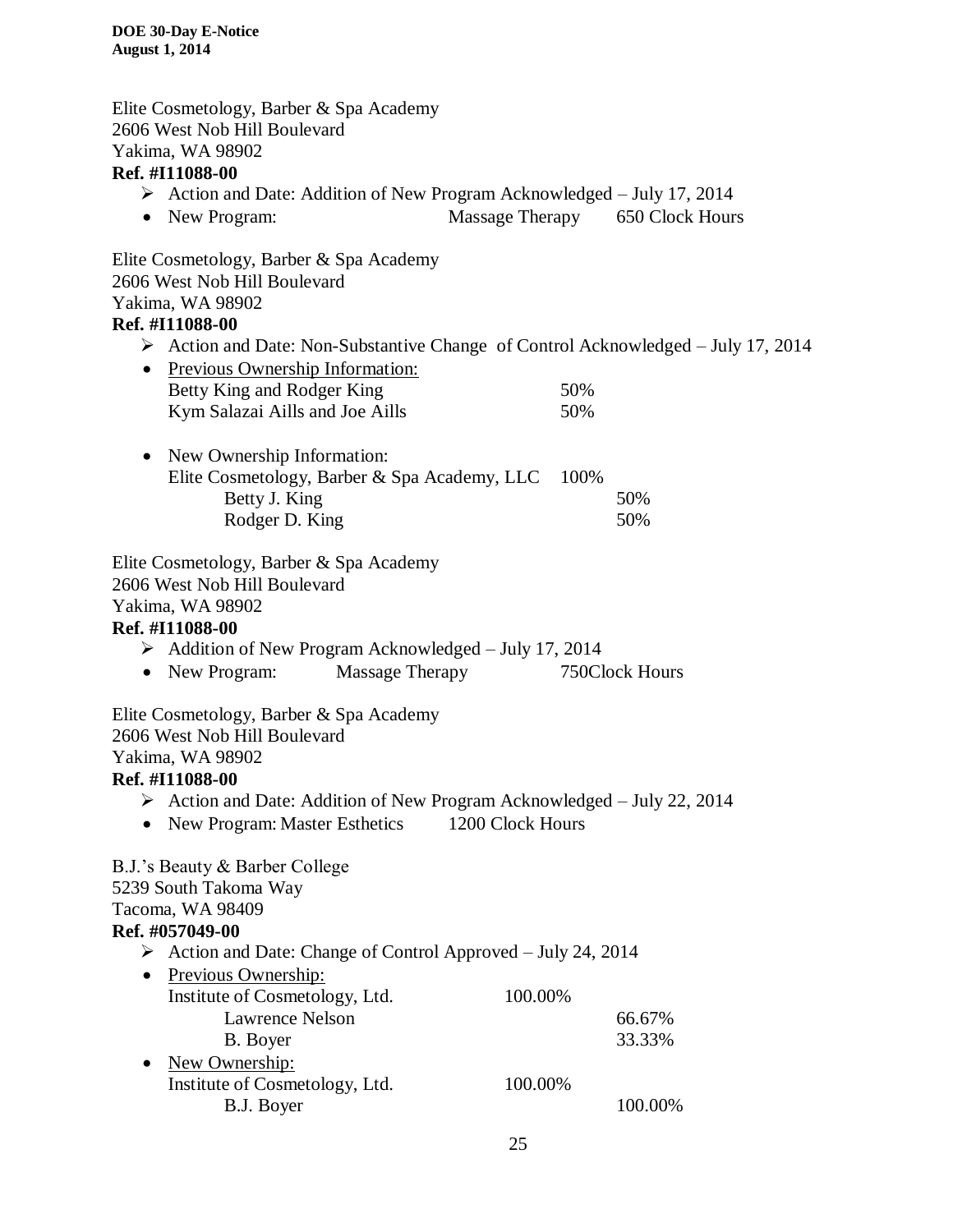|           | B.J.'s Beauty & Barber College                                               |         |         |
|-----------|------------------------------------------------------------------------------|---------|---------|
|           | 12020 Meridian East, Suite G                                                 |         |         |
|           | Puyallup, WA 98373                                                           |         |         |
|           | Ref. #B57049-01                                                              |         |         |
|           | $\triangleright$ Action and Date: Change of Control Approved – July 24, 2014 |         |         |
| $\bullet$ | Previous Ownership:                                                          |         |         |
|           | Institute of Cosmetology, Ltd.                                               | 100.00% |         |
|           | <b>Lawrence Nelson</b>                                                       |         | 66.67%  |
|           | B. Boyer                                                                     |         | 33.33%  |
|           | • New Ownership:                                                             |         |         |
|           | Institute of Cosmetology, Ltd.                                               | 100.00% |         |
|           | B.J. Boyer                                                                   |         | 100.00% |
|           |                                                                              |         |         |

Elite Cosmetology, Barber & Spa Academy, LLC 2606 West Nob Hill Boulevard Yakima, WA 98902

### **Ref. #I11088-00**

- Action and Date: Non-Substantive Change of Name Acknowledged July 31, 2014
- Previous Name of Institution: Elite Cosmetology, Barber & Spa Academy
- New Name of Institution: Elite Cosmetology, Barber & Spa Academy, LLC

Elite Cosmetology, Barber & Spa Academy, LLC 2606 West Nob Hill Boulevard Yakima, WA 98902 **Ref. #I11088-00**

- Action and Date: Non-Substantive Change of Alternate Name Acknowledged July 31, 2014
- New Alternate Names: Elite C.B.S Academy LLC

Elite Academy LLC

### **WISCONSIN**

Visions in Hair Design Institute of Cosmetology, Inc. 7213 West Burleigh Street Milwaukee, WI 53210 **Ref. #059041-00**

Action and Date: Institution Removed from Monitoring (Licensure) – July 9, 2014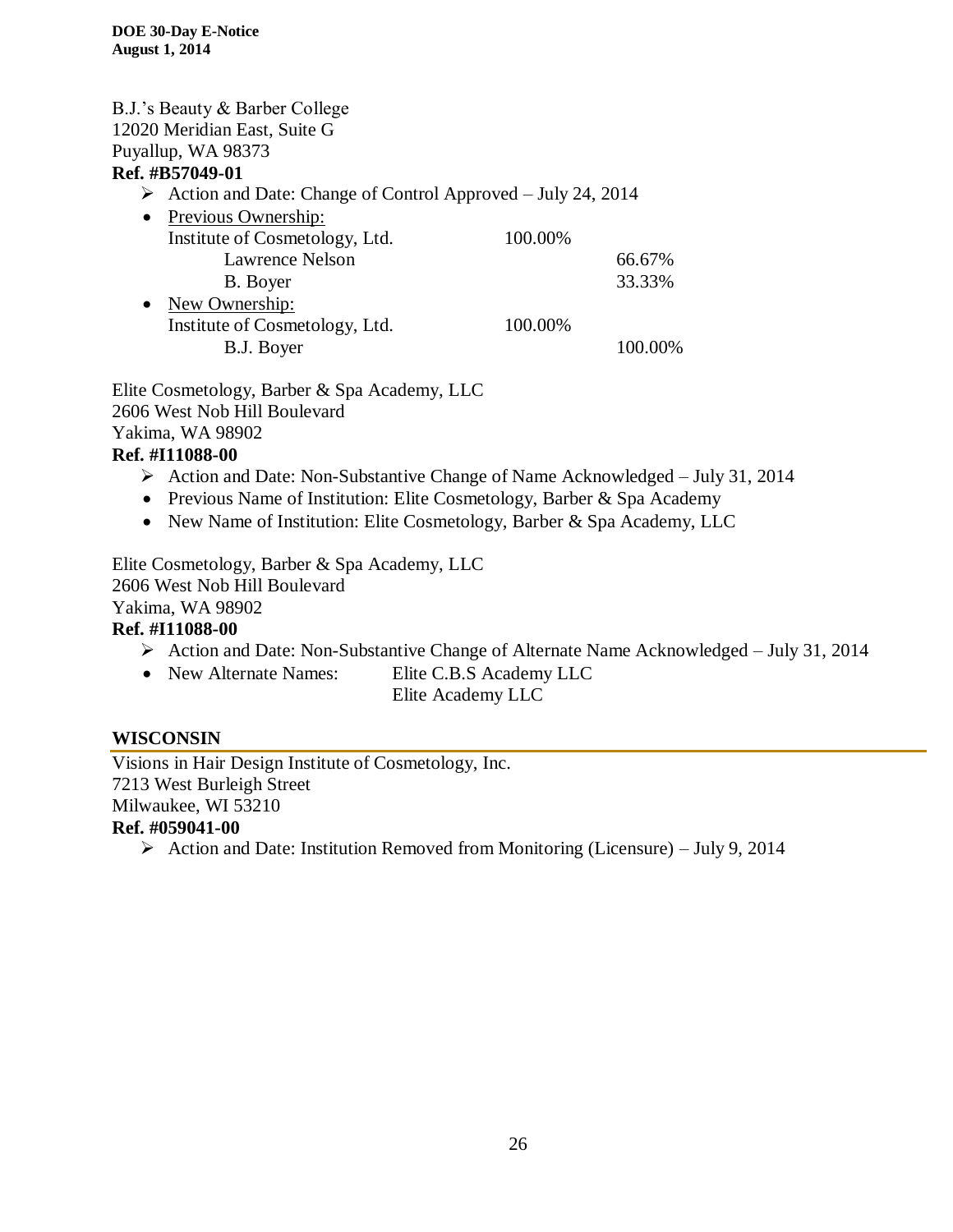#### **To The Following:**

### **United States Department of Education**

- **Ms. Kathleen Hochhalter- Special Assistant-- Administrative Actions & Appeals Division**
- **Ms.** Mary Gust- Director-- Administrative Actions  $\&$  Appeals Division
- **Department of Education Accreditation Division- USDOE-- Washington, DC**
- Ms. Cathy Sheffield- Accreditation & State Liaison Office-- USDOE--- Washington, DC
- **Ms. Rachael Shultz- Accreditation and State Liaison Office-- USDOE --- Washington, DC**
- **Ms. Lauren Pope- Administrative Actions and Appeals Services Group-- Washington, DC**
- **Ms. Patrice Fleming- Team Leader-- School Participation Team--- Boston/New York**
- **MS. Betty Coughlin- Area Case Director-- School Participation Team--- Boston/New York**
- Ms. Tracy Nave-Team Leader-- School Participation Team--- Boston/New York
- Mr. Christopher Curry- Team Leader-- School Participation Team--- Boston/New York
- Ms. Martina Fernandez-Rosario- Acting Area Case Director-- School Participation---
- **San Francisco/Seattle**
- **Ms. Kerry O'Brien- Team Leader-- School Participation Team--- Denver**
- Mr. Michael Frola- Area Case Director-- School Participation Team--- Philadelphia
- **Ms. Nancy Paula Gifford- Area Case Director-- School Participation Team--- Philadelphia**
- Ms. Sherrie Bell- Compliance Manager—School Participation Team--- Philadelphia
- Mr. Jesus Moya- Team Leader-- School Participation Team--- Dallas
- **MS. Kim Peeler- Team Leader-- School Participation Team--- Dallas**
- **Ms. Cynthia Thorton- Area Case Director for Region 6-- School Participation Team--- Dallas**
- **Mr.** Christopher Miller-Team Leader-- School Participation Team--- Atlanta
- **Mr. Ralph Lobosco- Area Case Director-- School Participation Team--- Kansas City**
- Mr. Douglas Parrott- Area Case Director-- School Participation Team--- Chicago/Denver
- Ms. Carolyn White-Team Director-- School Participation Team--- South Central

#### **Accreditors**

- **Mr. Bill Larkin- Executive Director-- ACCET**
- **Mr. Michale McComis, Ed.D.- Executive Director-- ACCSCT**
- Mr. Albert Gray, Ph.D.- Executive Director-- ACICS
- **Dr.** Gary Puckett- Executive Director-- COE

### **State Authorities**

- Mr. Bob McKee- AL State Board of Cosmetology-- Montgomery, AL
- Ms. Theresa Bunch- AZ State Board of Cosmetology-- Tempe, AZ
- Ms. Kelli Kersey- AR Department of Health (Section Chief, Cosmetology)-- Little Rock, AR
- Mr. Charles Kirkpatrick- AR State Board of Barber Examiners-- Little Rock, AR
- Ms. Kristy Underwood- CA Board of Barbering & Cosmetology-- Sacramento, CA
- Ms. Christine Jones- CA Board of Barbering & Cosmetology-- Sacramento, CA
- Ms. Leeza Rifredi Licensing Manager BPPE--CA
- Ms. Joanne Wenzel Bureau Chief BPPE—CA
- Ms. Yvette Johnson Enforcement Chief BPPE CA
- Ms. Pamela Goens- CO Office of Barber & Cosmetology Licensure-- Denver, CO
- Mr. Douglas Parrott- Area Case Director-- School Participation Team—Denver, CO
- Ms. Janet Brancifort- CT Examining Board for Barbers, Hairdressers, & Cosmeticians-- Hartford, CT
- Ms. Judy Letterman- DE Board of Cosmetology & Barbering-- Dover, DE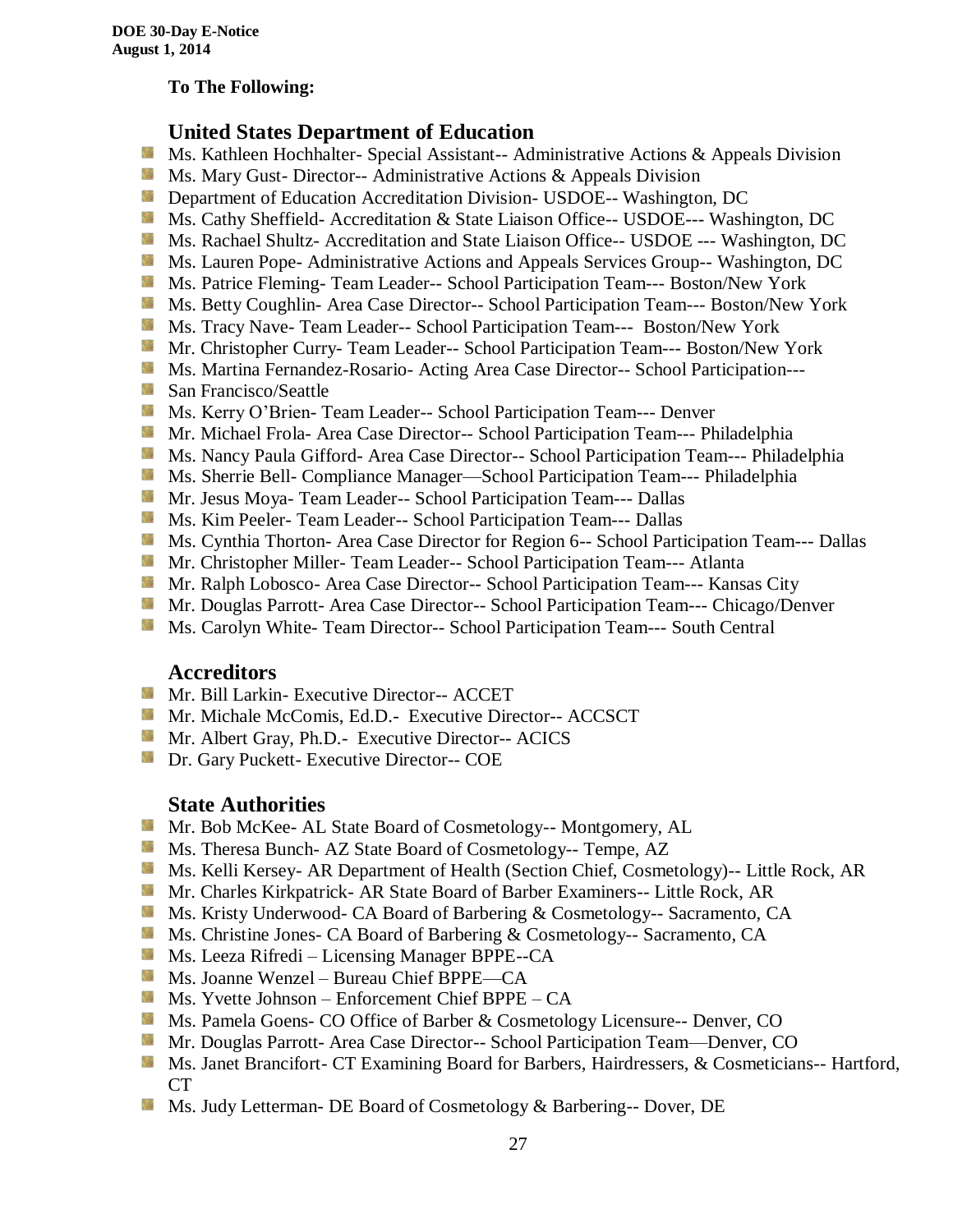- **Mr.** Clifford Cooks- DC Department of Consumer & Regulatory Affairs-- Washington, DC
- Ms. Robyn Barineau- FL State Board of Cosmetology & Barbers Board-- Tallahassee, FL
- Mr. Josh Waters- GA State Board of Cosmetology & GA Board of Barbers-- Macon, GA
- **Ms. Margaret Guerrero- Guam Board of Barbering & Cosmetology-- Mangilao, Guam**
- **Ms. Laureen Kai- HI Barbering & Cosmetology Department-- Honolulu, HI**
- **Ms.** Tana Cory- ID Bureau of Occupational Licenses-- Boise, ID
- Ms. Valerie Fenske Idaho State Board of Education ID
- Ms. Keri Ginger- IL Department of Financial & Professional Regulation-- Springfield, IL
- Side. Ms. Tracy Hicks- IN Professional Licensing Agency-- Indianapolis, IN
- Ms. Susan Reynolds- Iowa Board of Cosmetology Arts & Sciences—Des Moines, IA
- **Ms.** Chiquita C. Coggs- KS State Board of Cosmetology-- Topeka, KS
- Sila Mr. H.R. Vacek- KS State Barber Board-- Topeka, KS
- **Mr.** Charles Lykins- KY Board of Hairdressers & Cosmetologists-- Frankfort, KY
- Mr. Steven Young- LA State Board of Cosmetology-- Baton Rouge, LA
- **Ms.** Latrice Matthews- LA Board of Barber Examiners-- Baton Rouge, LA
- **Ms.** Geraldine Betts- ME Office of Professional & Occupational Regulation-- Augusta, ME
- **Mr.** James Liddell ME Office of Professional & Occupational Regulation—Augusta, ME
- Mr. Robert Wood- MD State Board of Cosmetologists-- Baltimore, MD
- **Maryland State Board of Barbers- Baltimore, MD**
- Ms. Helen Peveri- MA Board of Cosmetology-- Boston, MA
- Ms. Mary Jayne Fay, Ed.D.- MA Department of Education-- Malden, MA
- Sila Ms. Linda Clewley- MI State Board of Cosmetology-- Lansing, MI
- **MS.** Gina Stauss- MN Board of Cosmetologist Examiners-- Minneapolis, MN
- Ms. Cynthia Johnson- MS State Board of Cosmetology--Jackson, MS
- 59 Ms. Emily Carroll- MO State Board of Cosmetology-- Jefferson City, MO
- Mr. Dennis Clark- MT Board of Barbers & Cosmetologists-- Helena, MT
- **MS.** Kris Chiles- NE State Board of Cosmetology Examiners-- Lincoln, NE
- Nebraska Board of Barber Examiners- Lincoln, NE
- **Ms. Nadine Griego- NV State Board of Cosmetology-- Las Vegas, NV**
- **Nevada State Board of Massage Therapy- Las Vegas, NV**
- Ms. Kathryn Wantuck- NH State Board of Barbering, Cosmetology, and Esthetics-- Concord, NH
- Mr. Jay Malanga- NJ Board of Cosmetology & Hairstyling-- Newark, NJ
- Ms. Antoinette Griego- NM State Board of Barbers & Cosmetologists-- Santa Fe, NM
- **Ms.** Amanda Lewis- New Mexico Massage Therapy Board-- Santa Fe, NM
- Ms. Kathleen McCoy- NY Department of State-Division of Licensing Services-- Albany, NY
- Ms. Carol Yates- NY State Education Department-Bureau of Proprietary School Supervision--Albany, NY
- Sila Ms. Lynda Elliott- NC State Board of Cosmetic Art Examiners- Raleigh, NC
- **Mr. Wayne Mixon North Carolina Board of Barber Examiners- Raleigh, NC**
- **Ms. Sue Meier- ND State Board of Cosmetology-- Bismarck, ND**
- Ms. Tona Stevenson- North Dakota State Board of Barber Examiners-- Dickenson, ND
- Ms. Lori Pearson- Acting Executive Director-- OH State Board of Cosmetology--- Grove City, OH
- Ms. Sherry Lewelling- OK Board of Cosmetology-- Oklahoma City, OK
- **Ms. Samantha Patnode- OR Health Licensing Agency-- Salem, OR**
- Mr. Juan Baez-Arevalo Director of Private Post Secondary Education Oregon Higher Education Coordinating Commission- OR
- Ms. Helen Dunford Oregon High Education Coordinating Council OR
- Ms. Kelly Diller- PA State Board of Cosmetology-- Harrisburg, PA
- Mr. Juan Bigio Ramos, Ph.D.- PR General Council of Education-- San Juan, PR